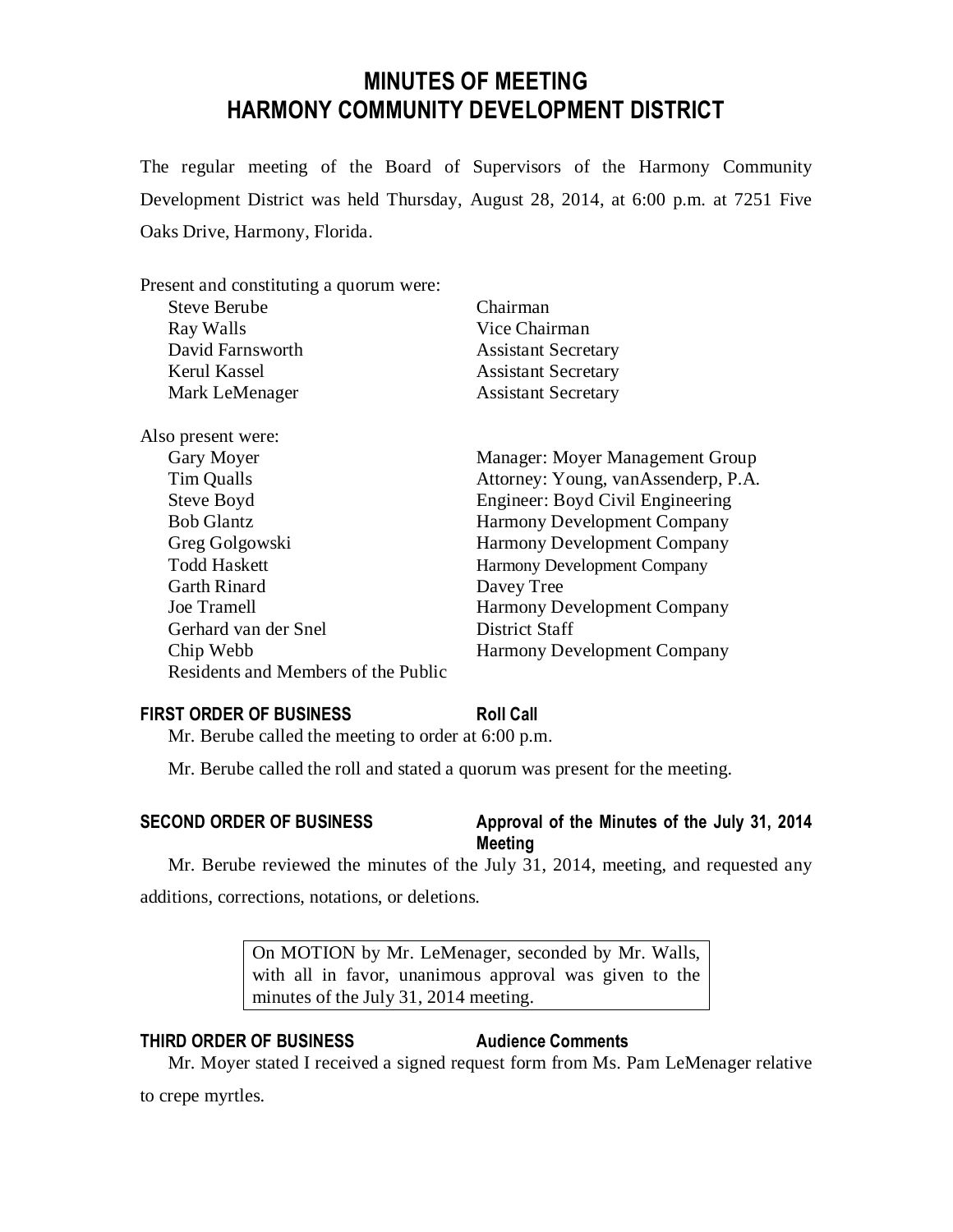Ms. LeMenager stated last evening at the town meeting, I heard that crepe myrtles may be placed from the St. Cloud entrance down to the roundabout in between the sand oaks. I would like for you to consider whether or not this is a good idea because the crepe myrtles that are currently in our community are not being pruned back, but are being allowed to grow a full crown. In a few years, those crepe myrtles will be growing into the sand oaks. Currently at the dog park just off Cat Briar, we have crepe myrtles very close to the sand oaks. They have not bloomed this year because the top crown is totally engulfed in the crown of the sand oaks. Also in a couple of the parks, I noticed that the crepe myrtles have been getting brown leaves because of possibly lack of fertilization or maybe they have gotten too large and are getting close to the end of their life.

Mr. Berube stated I think there was something in the agenda package from Davey Tree regarding brown leaves on crepe myrtles. I think they are already addressing those. What you heard last night about crepe myrtles being placed along that new entrance was the first time that I heard about it and the rest of us heard about it as well.

Ms. LeMenager stated think carefully if that plan goes through.

Mr. Berube stated I am sure that the landscape package they will provide is going to be dissected quite thoroughly. Your point is taken. We understand.

#### **FOURTH ORDER OF BUSINESS Public Hearing for the Fiscal Year 2015 Budget**

#### **A. Fiscal Year 2015 Budget**

Mr. Moyer stated at this time, I recommend that the Board open the public hearing now. The Board or I can make a brief overview of the budget and allow anyone in the audience to comment on it. Then we will need a motion to close the public hearing and turn it over to Board discussion.

Mr. Berube opened the public hearing.

Mr. Berube stated starting this month, we are getting \$1,120 reduced maintenance fees on the street lights as a result of the purchase of H-1 street light facilities. That is a \$13,000 net change to the budget. I do not know if we want to change budget line items now or just let it ride and fix it next year if we go over budget. Part of that is offset by when those street lights come on; there is going to be \$281 per month that will be charged to us, for a \$900 a month change. Does the Board want to let it run the way it is and let it all work out?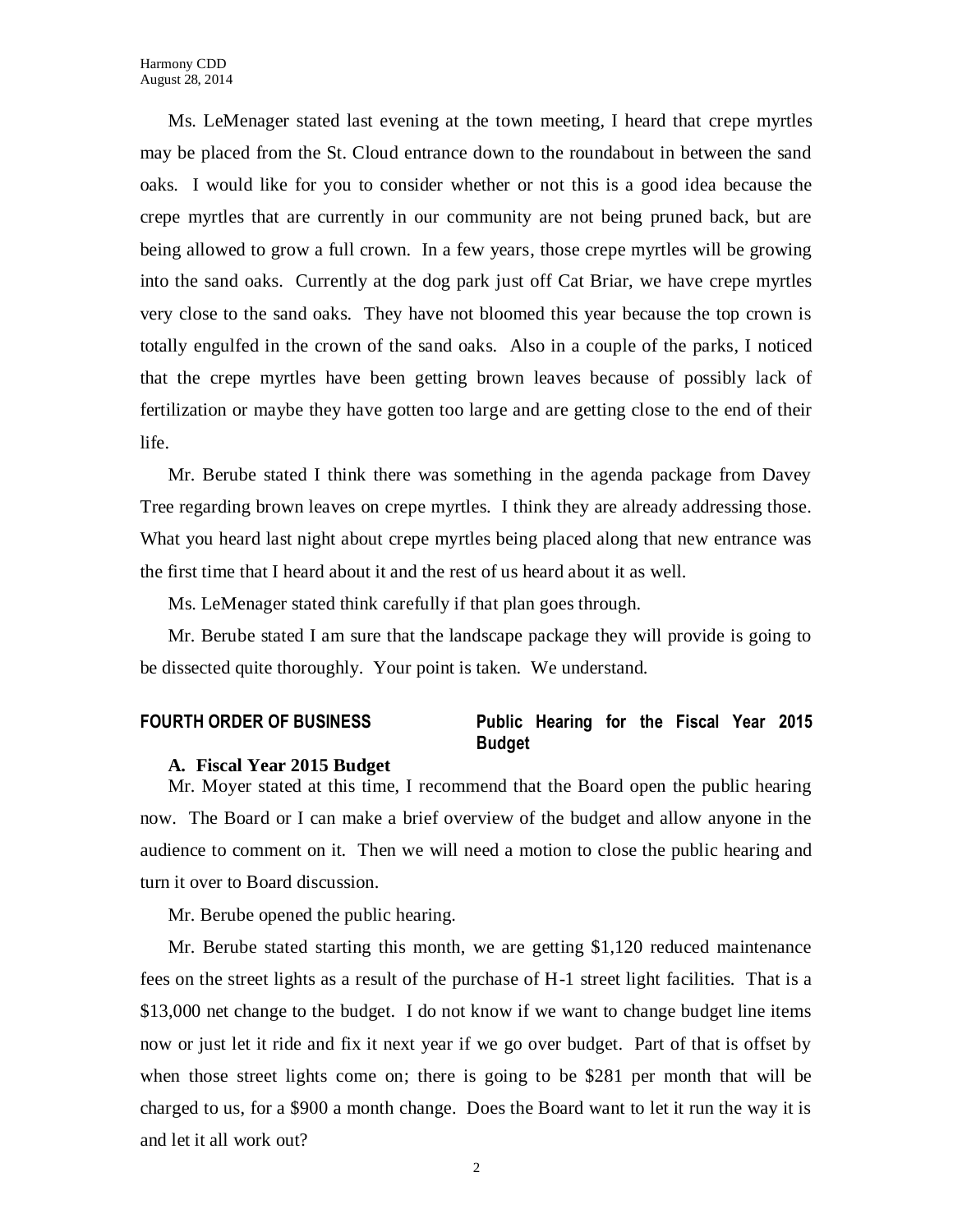Mr. LeMenager responded in the grand scheme of things, that is a pretty small percentage.

Mr. Berube stated that is what I thought. The point is we are changing, but I am okay with leaving it alone.

Ms. Kassel stated I just want to make a distinction. You said purchase of the street lights. We are not purchasing the street lights. We are buying out the lease upfront.

Mr. Berube stated right. We are assuming street lights through a financial package.

Mr. Walls stated I would like for Mr. Moyer to give an overview.

Mr. Moyer stated by the way of introduction, a few months ago, management on behalf of the District brought forward to this Board a budget, which balanced with the current level of assessments. The Board approved that budget for the purpose of setting the public hearing today to consider any input from the public. This would be the meeting that, after public comment and amendments to the budget if they deem necessary, the Board will adopt the budget. We will then certify to the property appraiser and tax collector the assessment roll, which will then merge with other real estate taxes that you will all receive in November. The payment of your tax bill includes the non-ad valorem assessment of this District, and that is how we raise revenues to continue the operation and maintenance of the District. From the time that the initial budget was approved to this meeting, the Board refinanced a bond issue and recognized savings through that effort. Those savings we are going to utilize in the street lighting operation in order for us to continue to lower the obligations of this District and buy out leases. As Ms. Kassel so rightly pointed out, the street lights will still be owned by OUC, but the idea is that if at some point, we do not want to continue to pay the lease on these street lights because the interest rate on the lease is excessively high, given where we are today. It is in everyone's interest to try to buy out those leases as soon as possible, and the Board has a program to do that. The savings from the refinancing will be used for that purpose. As it affects each one of you individually, we do not and will not have to raise your assessments to continue the operations of the District.

Ms. Kassel stated that is not exactly true.

Mr. LeMenager stated unless like Ms. Kassel and myself who have paid off the debt portion of the assessments, it is an increase of 13.5%. Basically we are raising the operations and maintenance portion of the CDD assessment by 13.5%, which equals the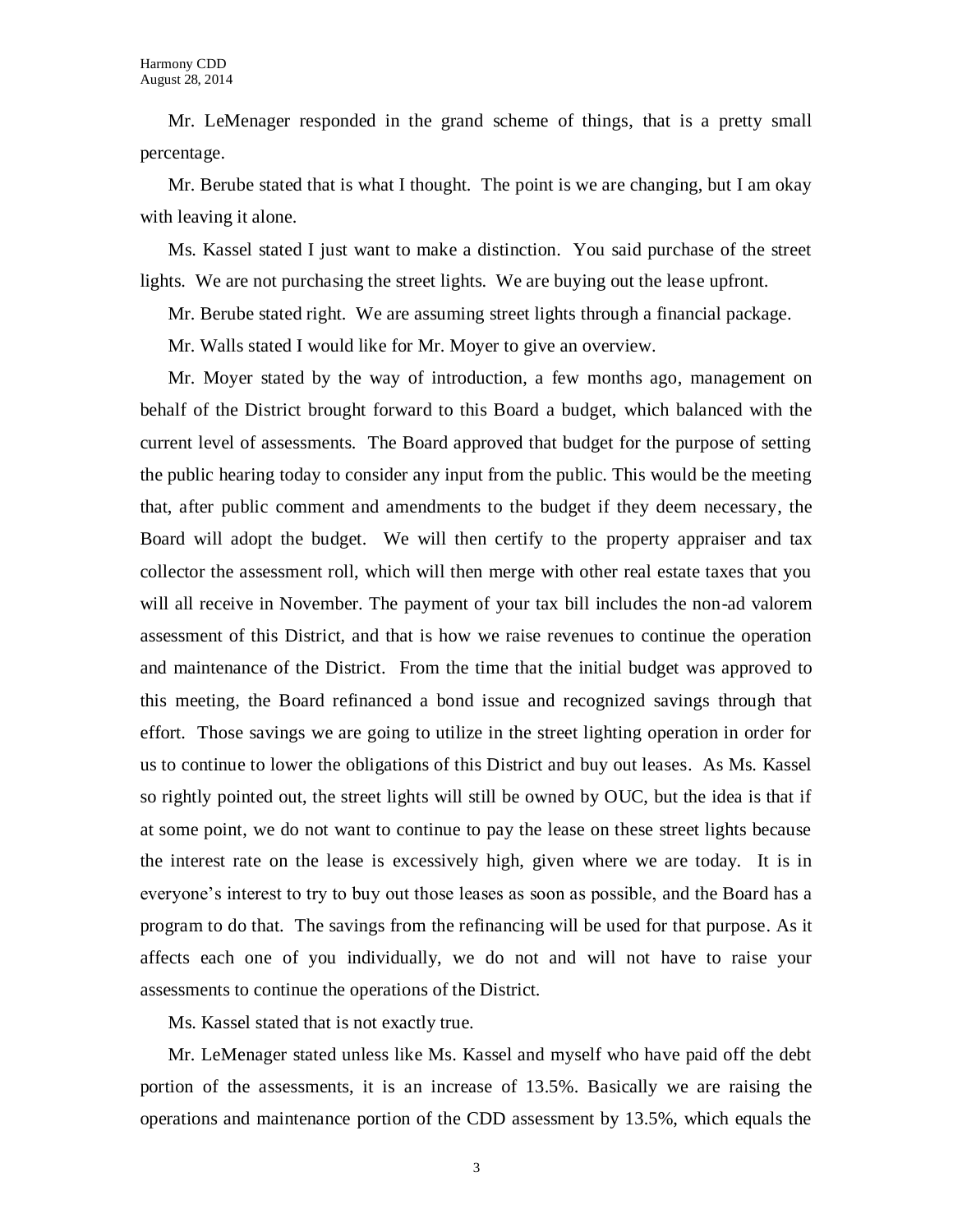amount saved on the bond portion. Ms. Kassel and I actually voted to increase our assessments; however, this is going to save us millions of dollars. We may be looking at \$4.5 million on an off balance sheet financed item, which got slipped in more than 10 years ago. We noticed that and said that 10.5% does not make any sense to pay on what are effectively 20-year mortgages. We are going to do our best to see if we can get that paid off in six or seven years.

Mr. Berube stated there are a lot of variables, but if we use all of those bond savings, by the eighth year, we should be able to get rid of all of the leases. What we are going to do is spend about \$2 million in advance to save \$1 million in total. All of those numbers flow because you are paying them month-by-month now. It is really hard to figure it out. It depends on when you pull the trigger. However, the bottom line is, there is the potential to save millions of dollars at no additional cost to you. We should not have to raise your assessments for the foreseeable future. That is what everyone likes to hear. Of course, that also means that we are not going to cut any of the services that are going on out there right now. It is a matter of manipulating money. This is what it comes down to. We caught all of the low-hanging fruit and picked it already, and now we are going for the bigger, tougher-to-reach stuff. We are all residents here and pay the same assessments that you do. We are conscious of that and spend every dollar as if it is our own. That is where we are with the budget.

A Resident stated I looked at the budget this morning and did not see the refinancing reflected in the amortization schedule. It is still showing 6.75% or 7.25%. Has that been amended for the purpose of the budget today?

Mr. Moyer responded there were two schedules. One was the original amortization schedule on the 2004 bonds, which they put in there because they wanted to show how the monies within the 2004 bond funds were used as part of the bond refinancing. They also have a 2014 debt service schedule.

Mr. Berube stated it is in back of the supporting schedules on page 14. You look at it as split into two. The first half of the bond payment is 5%. The second half goes to 5.25%. It is a blended 5.15%.

The Resident stated I understand but I did not see the second schedule.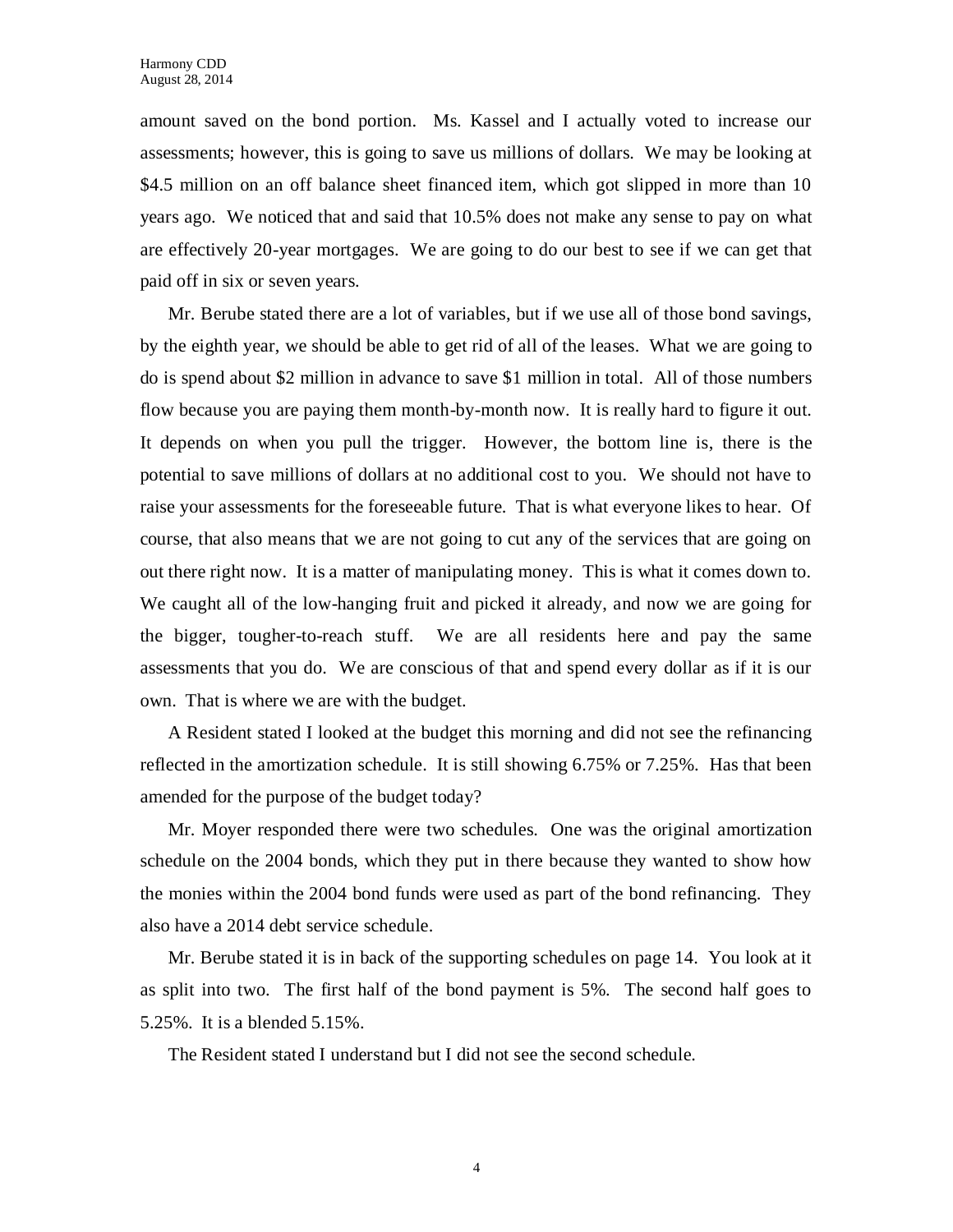Mr. LeMenager stated that actually brings up a good point. Mr. Moyer, were you able to figure out where that \$400,000 went in line one of the amortization schedule for the 2014 bond issue?

Mr. Moyer responded yes. It all goes back to that deferred revenue discussion that we had. I actually brought a schedule with me that I will give you that shows next year we will pay \$900,000. We usually pay \$1.2 million. We will still do that but next year, your schedule shows that we are saving the \$300,000, but we are actually going to end up paying \$900,000 in interest next year rather than \$600,000. These are round numbers. When you add the principal amount, that gets you up to \$1.2 million.

Mr. Walls stated when you look at the assessment schedule, there is a deferred amount of roughly that same figure for next year.

Mr. LeMenager stated I just want to make sure that we do not have \$400,000 more to spend.

Mr. Moyer stated no, we do not. I wish I could tell you that we did.

Mr. Berube stated if there was \$400,000 to spend, he would have told us already.

On MOTION by Mr. LeMenager, seconded by Ms. Kassel, with all in favor, unanimous approval was given to close the public hearing.

### **B. Consideration of Resolution 2014-06 Adopting the Budget for Fiscal Year 2015**

Mr. Moyer read Resolution 2014-06 into the record by title.

Mr. Farnsworth stated toward the end of the document, there is almost a requirement that Resolution 2014-07 be passed first because it says "dependent on the assessments."

Mr. Moyer stated we cannot certify the assessment without knowing what the budget is. It is in the right order.

> On MOTION by Mr. LeMenager, seconded by Ms. Kassel, with all in favor, unanimous approval was given to Resolution 2014-06 adopting the budget for fiscal year 2015.

**C. Consideration of Resolution 2014-07 Confirming Special Assessments for Fiscal Year 2015**

Mr. Moyer read Resolution 2014-07 into the record by title.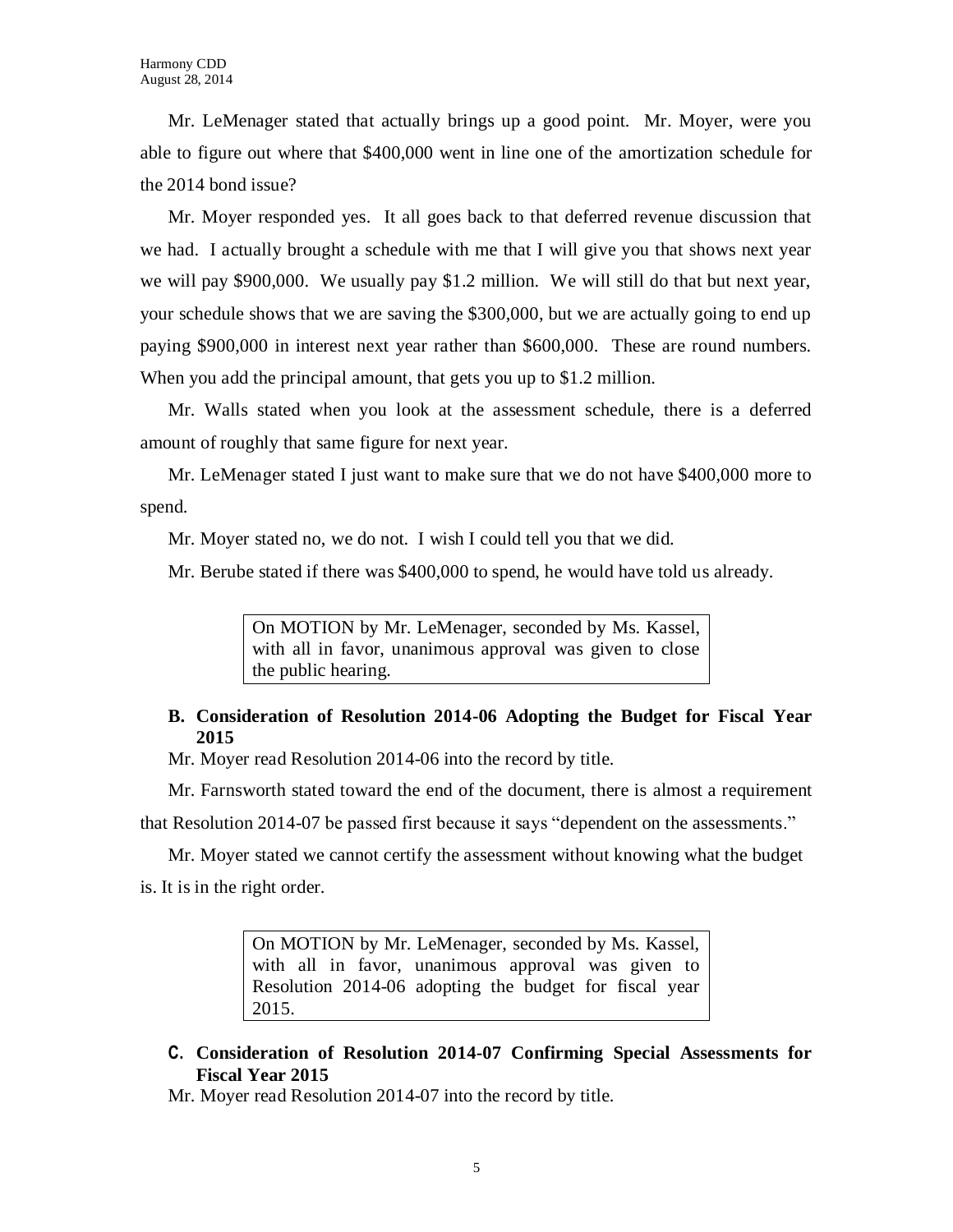On MOTION by Ms. Kassel, seconded by Mr. LeMenager, with all in favor, unanimous approval was given to Resolution 2014-07 confirming and levying the special assessments for fiscal year 2015.

#### **FIFTH ORDER OF BUSINESS Subcontractor Reports**

# **A. Aquatic Plant Maintenance – Bio-Tech Consulting**

Mr. Golgowski stated Bio-Tech was out earlier this week and other than the usual stuff, they were focusing on outfalls and some of the shrubs that are starting to pop up on the banks. As a result, you may see some brown spots in those locations. Otherwise, everything seems to be going well.

Mr. Don Rice stated as a fisherman, the canals in Buck Lake are completely clogged with water hyacinth and need to be sprayed because they are becoming non-navigable.

Mr. Golgowski stated they were out today working on Buck Lake. That is not a CDD item.

Mr. Berube stated they are probably opening those canals.

Mr. Golgowski stated I would expect so.

Ms. Kassel stated that is a developer obligation, not a CDD obligation.

Mr. Berube stated Mr. Golgowski will follow-up with Bio-Tech to keep track of that because it should not be overgrown.

#### **B. Landscaping**

#### **i. Davey Tree Monthly Highlight Report**

The monthly landscape maintenance report is contained in the agenda package and is available for public review in the District Office during normal business hours.

Mr. Rinard stated you have my monthly summary and my notes. For the most part, it is steady as she goes. We turned from wet to dry and hot. We are ready for cooler weather. For the most part, we are in good shape. There is a little chinch bug activity here and there. It is typical for this time of year. Right now with the organizational changes, we are shifting, restructuring, and resetting schedules with Mr. van der Snel now taking over and getting things moving in that direction. Hopefully Mr. van der Snel feels comfortable with us, and we are certainly here to help along the way. I would like to touch base about something from earlier in the month. We received an email from the manager from Ms. Rosemary Tschinkel with regard to the crepe myrtles.

Mr. LeMenager stated I would like to compliment you because your man was there within an hour of when I sent that email. I was impressed.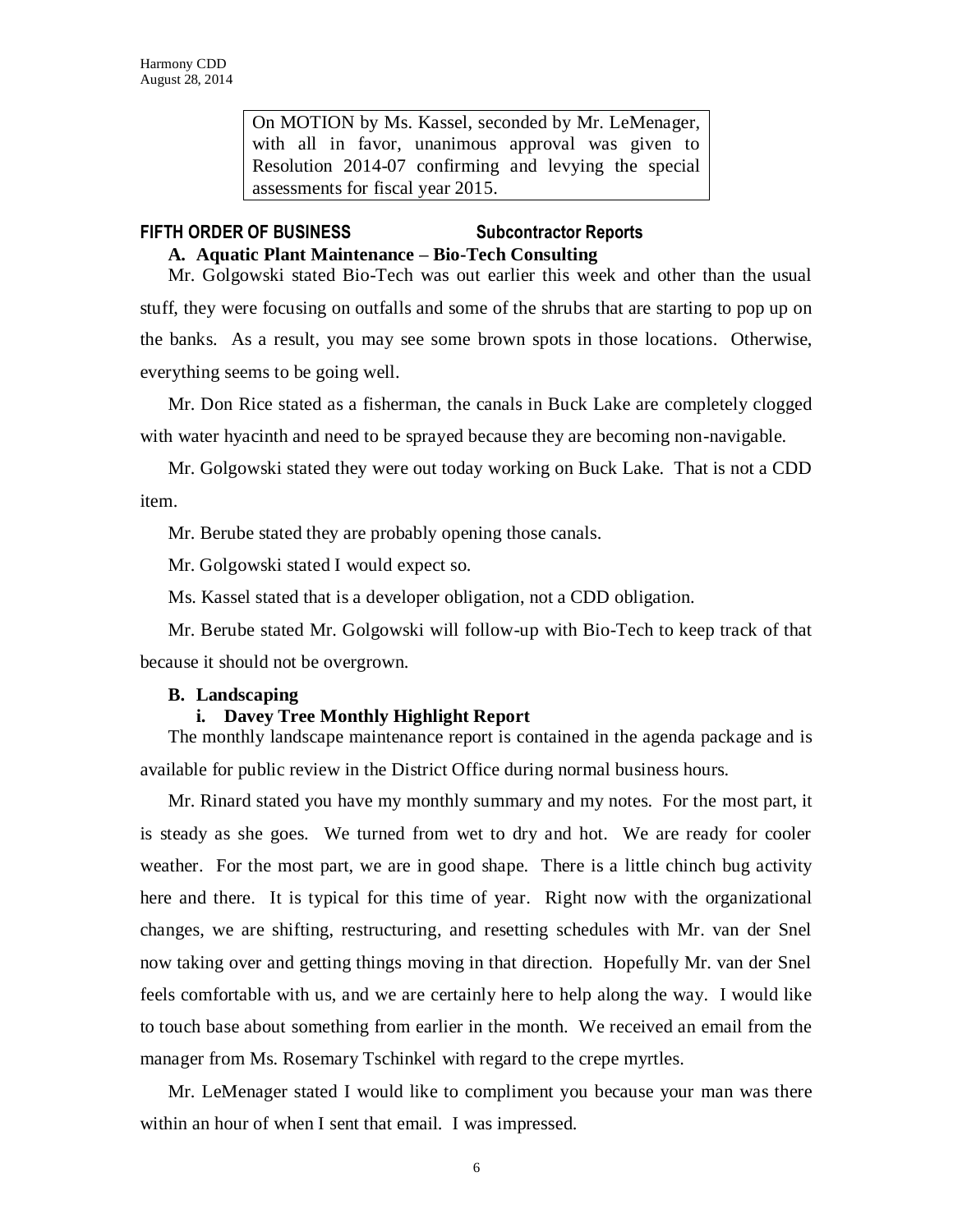Mr. Rinard stated that is a function of being on property. We are seeing some leaf spotting on with the sycamores as well. During the course of the month, I did touch base about the crepe myrtles. We had done a root ball drenching. This is basically a function of water. It is not disease. It is water spotting. It is more aesthetic than anything from a health-related standpoint. We are not terribly concerned. On some of the sycamores, we lost some leaves, but we are seeing budding out on those, as well. We will continue to monitor and if they need another follow-up application, we will do the same thing. Relative to the height situation, historically it has been hands off with crepe myrtles. That has been by design. I think as we move forward and as the property continues to mature and we see those instances, we will take them as they come. The crepe myrtles are adjustable. I think we will take them on a case-by-case basis. On the trees and the diagnosis, we are still pending information from the University of Florida. When we spoke previously on that matter, we were looking towards the fall to do anything as far as replacements. I expect results any day.

Mr. Berube stated there was some recommendation for some drenching treatments. Are those in place?

Mr. Rinard responded yes. I made mention of this in last month's report. There is no guarantee on that prescription. Is it better to do it than not do it? Probably. I think it is important to understand that those chemicals and that prescription are designed to help improve the trees' ability to withstand the stress factors that they go through during the course of the year. Just like the saying goes, the healthier we are, the better we can ward off illness, and it is similar with landscaping.

Mr. Berube stated over the last couple of months, we had four projects/upgrades. Have all of those been completed?

Ms. Kassel responded those are done. It may be time to look into additional refurbishments.

Mr. Rinard stated the trees have been planted.

Mr. Berube stated I do not recall seeing invoices for those four projects.

Mr. Rinard stated it has been submitted.

Mr. Berube asked Mr. Haskett, have you seen the invoices for those projects?

Mr. Haskett responded we received them.

7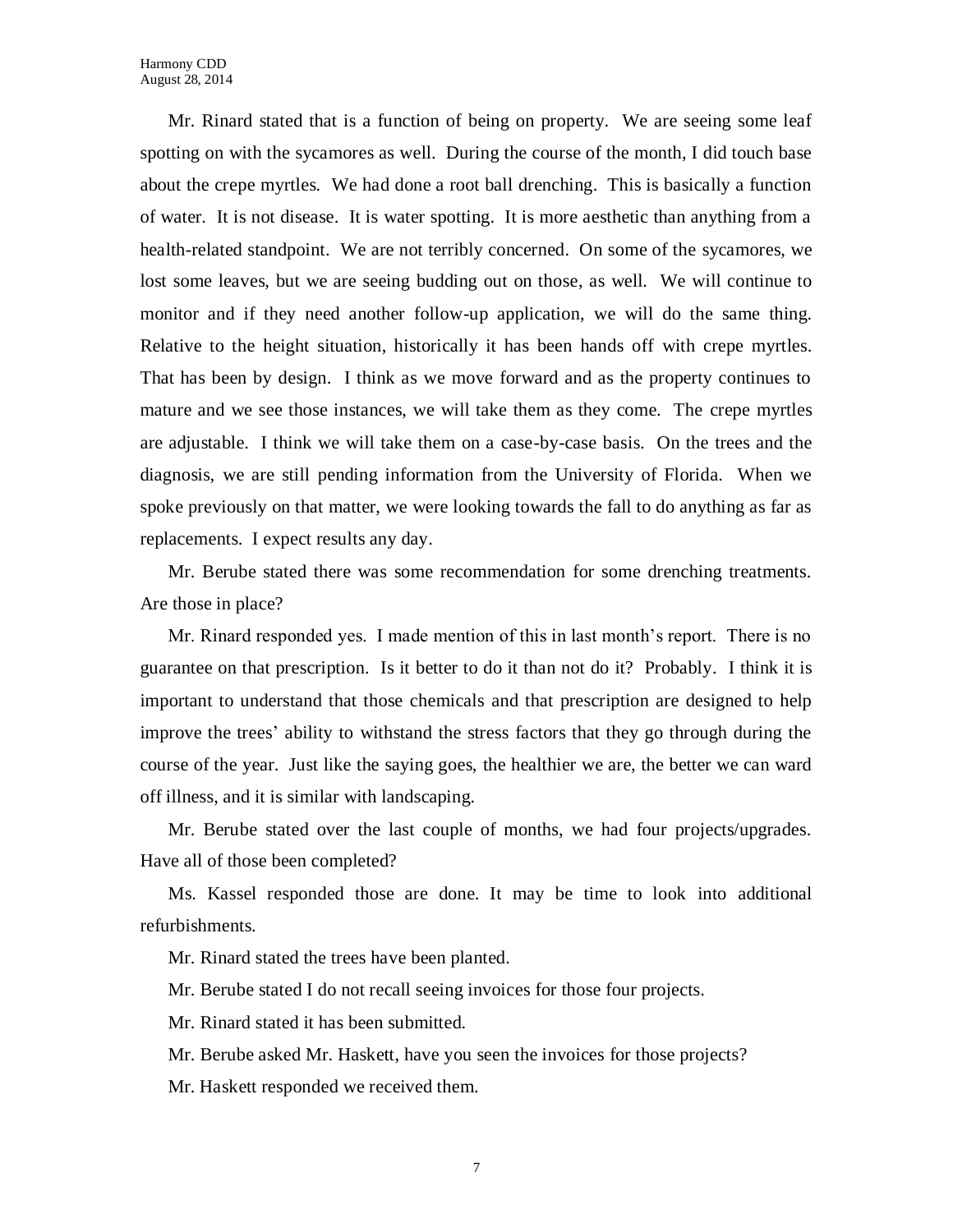Mr. Farnsworth asked as trees throughout the community start maturing and getting larger and larger, at what point do they start getting topped out or attention given given to their overall height?

Mr. Rinard responded as the years go by and they grow, we will look at that. For the most part, I am not a big fan of topping trees, especially the oaks. I prefer to let them grow naturally. Obviously at some point in time, there may be some encroachment and issues that have to be dealt with. Right now, I do not foresee where you would have to go from a topping standpoint.

Mr. Farnsworth stated I was mainly thinking of the ones right along the roadways. The ones planted several years ago are starting to get tall.

Mr. Rinard stated the height is there. The issue that is going to happen over the course of the next few years is from an encroachment standpoint to the front of residences. That is more from a selective pruning standpoint. I think the desired intent is to be as full as you can and generate that street cover as best as you can throughout the community.

Mr. Farnsworth stated ultimately the question came down to if it would require a separate contract to do that.

Mr. LeMenager stated that is kind of what we do now.

Mr. Berube stated we pay them a special rotating yearly trim of the outer trees along the main boulevards. Generally, the opposite year we do the inner roads. A lot of that includes rounding them off and trimming them back. We will probably have to get more detail. I agree with you.

Mr. LeMenager asked Mr. Moyer, how many people does Celebration employ just repairing sidewalks from trees destroying them?

Mr. Moyer responded we have two men who do nothing but replace concrete panels and two other guys who do nothing but wander around with grinders.

Mr. LeMenager stated basically it is a known design flaw of neighborhoods of this nature. Perhaps it is the kind of thing that we should actually address when we are laying out these new neighborhoods because right now we know if you put a tree as gigantic as a sand oak in a very narrow space between the road and the sidewalk, it will destroy that sidewalk. Perhaps as we are platting and laying out the new neighborhoods, we might actually want to take that into consideration because that is going to save us money over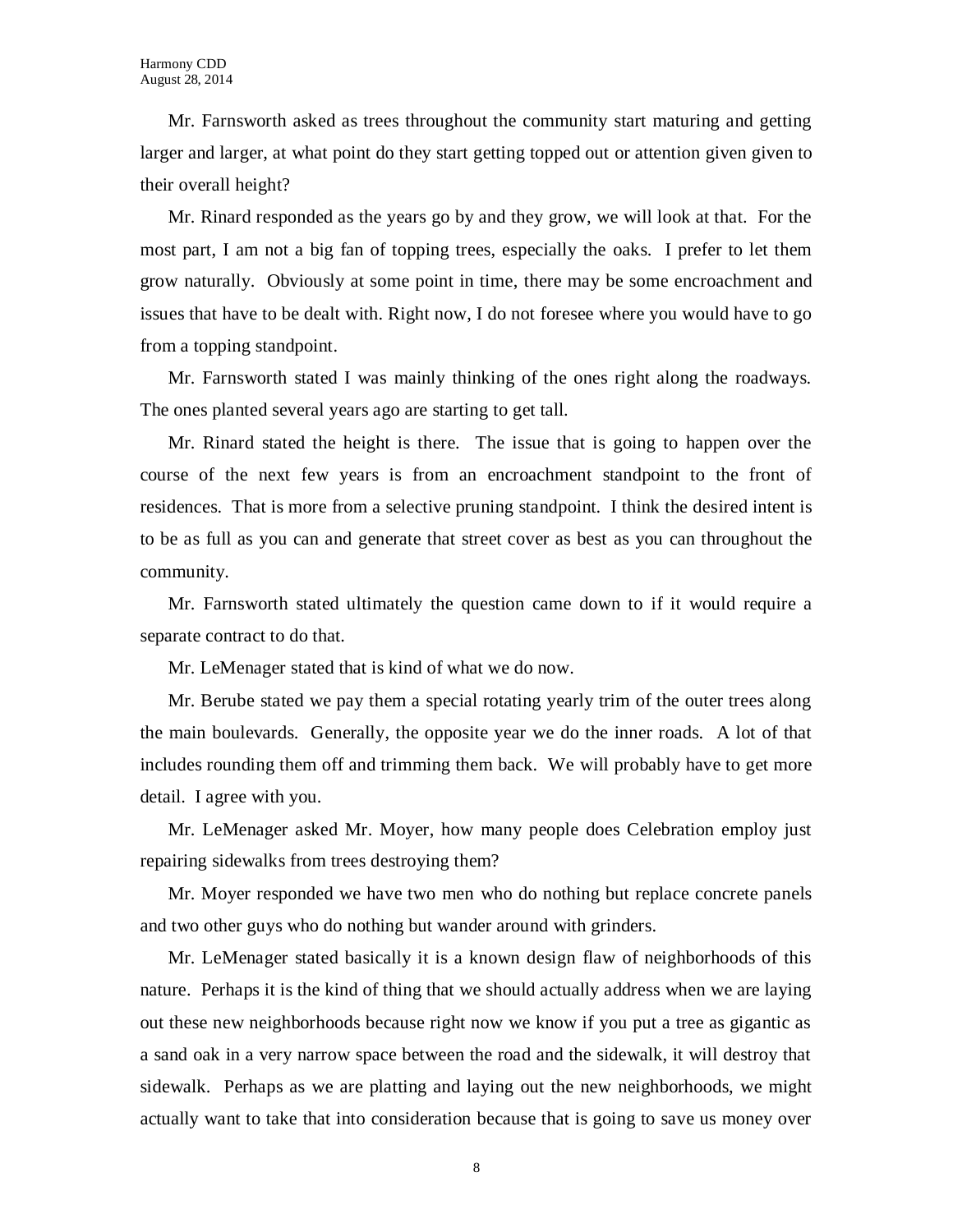time, just rethinking how trees are planted. It is not just us. It is Celebration and Baldwin Park. It is all the traditional neighborhoods that are designed with rear-load garages and that very narrow space there. That might be something to think about as you lay out plans for these new neighborhoods.

Mr. Berube stated if you recall, when we added a fourth staffer, half of the labor hours were designed to go into fixing sidewalks. I suspect as we get another year into this, we may need to put more labor hours on just to manage these sidewalks because it is getting out of control.

Mr. LeMenager stated as we design the new neighborhoods, perhaps we can keep that in the back of our minds.

Mr. Berube stated absolutely.

Mr. Walls stated several people have asked me if we were going to maintain the strip of grass and the shrubbery along the school at Cupseed Lane. I think it was an afterthought in terms of the maintenance. I do not know that we have a good irrigation set up.

Mr. Berube stated there was no irrigation there.

Mr. Walls stated I would like to look at fixing that because right now, a lot of the grass is dead. It is right across the street from people's houses. It looks really bad. I would like to see what it would cost to get some irrigation over there. I would also like to know what we need to do to renovate that area and at least get it up to par with what we have around there. That may be a spring item.

Mr. LeMenager stated that sounds like a good idea.

Mr. Berube stated we have gotten the school pretty much under control. Davey has thrown in their labor and were kind enough to take that on. Folks who live here need to know that they do all the maintenance in front of the school in the planter area. They did a big sprucing up on the entire school property. Before school started, they had guys there on multiple days. I noticed them cleaning up all the bushes because the County does not have staff to maintain their schools the way we would like for them to. Davey has been kind enough to throw in a lot of labor and keep the school up to a reasonable standard. We appreciate that. All of that is donated by Davey Tree and does not cost us a dime. Back to Ms. Kassel's point, our update list seems to take a long time. Do you want to go by the old update list or start again?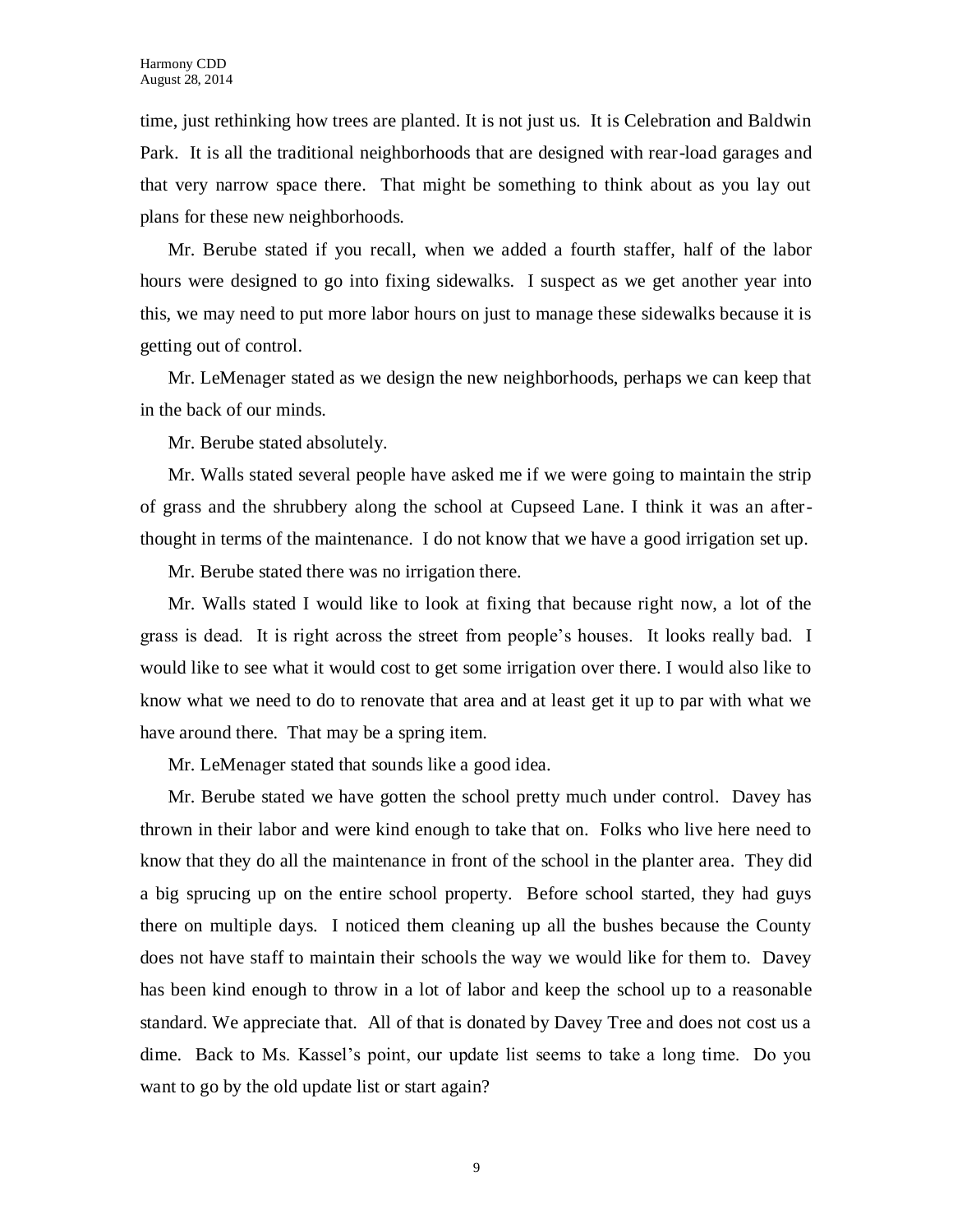Ms. Kassel responded no. The list was updated not too long ago. Just a couple months ago, we had a new proposal. We can go from there. We need to find out what it is going to cost us, if the irrigation line item is going to come out of the miscellaneous landscaping budget or a different line item, and what the cost is going to be for refurbishing the school, at least in the Bluestem/Cupseed area. I do not know if you want to make that a priority with the school. I would know that before Mr. Rinard and I put our heads together for other projects we want to take on.

Mr. Berube stated Mr. Moyer, we have a \$3,997 line item called Construction. Is that dedicated money? That was left over from the docks when we were going to put the pedestals in. We ultimately put in the pedestals ourselves and did not spend the money.

Mr. Moyer responded that is the construction trust fund. We requisitioned that money and used it to pay for the picnic tables and park benches.

Mr. Berube stated it is not shown in the budget.

Ms. Kassel stated maybe next month.

Mr. Moyer stated we closed that account because we were paying fees on that amount.

Mr. Berube stated I was going to say that we should use that money for the irrigation if it was still available. Next month we will go over that.

Ms. Kassel stated we will go over the cost to refurbish that area if it is a priority, and we will know how much of that is set aside from what we want to spend. I am guessing we might want to spend another \$4,000 to \$6,000 on other refurbishments.

Mr. Berube stated next month, we will be spending money into next year's budget. We will discuss all of that. I do not know that we will get an irrigation proposal in time. There is no reason to do any work along Cupseed until we have the irrigation in place.

#### **C. Field Manager**

#### **i. Dock and Maintenance Activities Report**

The monthly dock and maintenance activities report is contained in the agenda package and is available for public review in the District Office during normal business hours.

#### **ii. Buck Lake Boat Use Report**

The monthly boat report is contained in the agenda package and is available for public review in the District Office during normal business hours.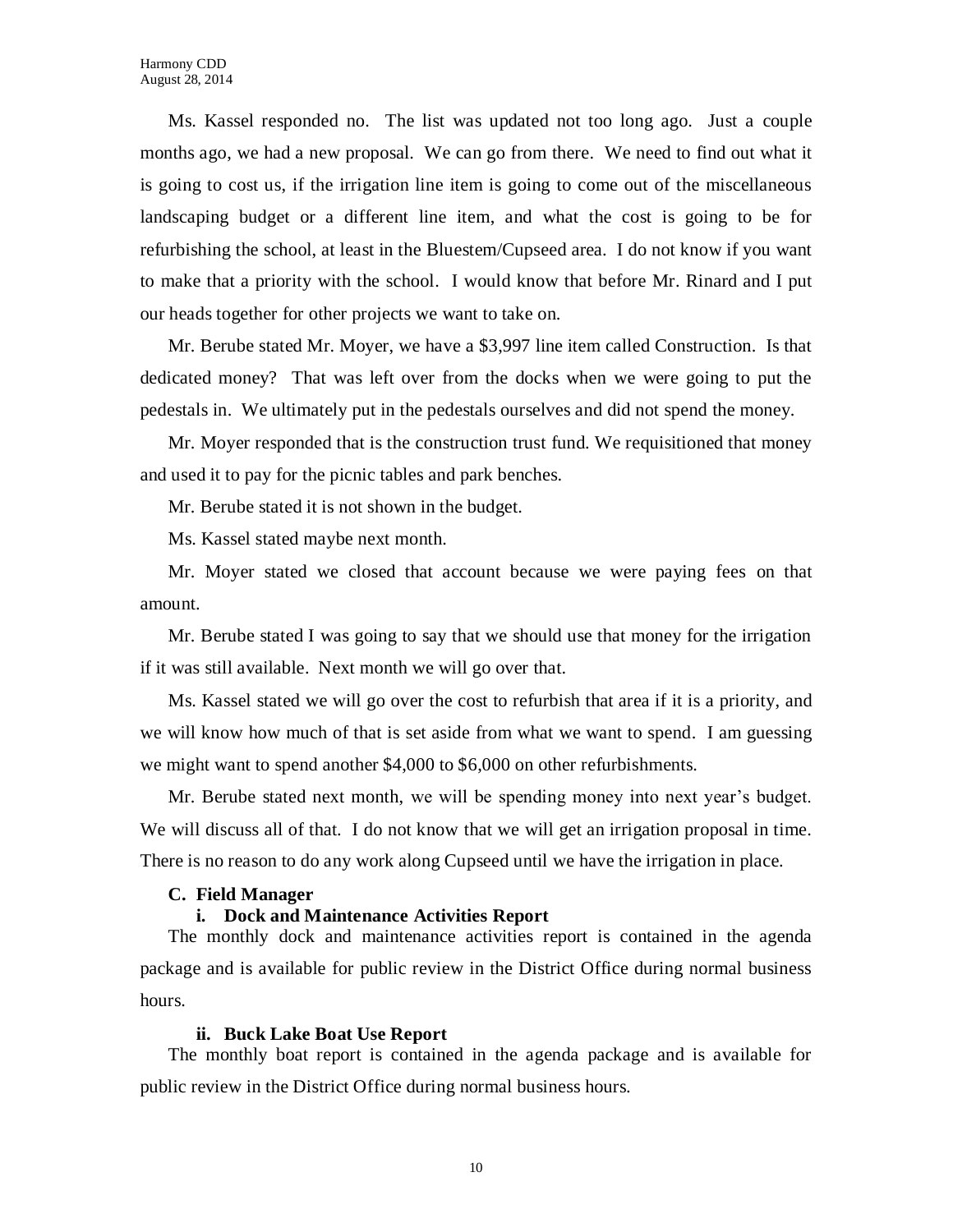Mr. Haskett stated Mr. van der Snel has been transitioning this month. He has been overseeing the staff since last month's meeting.

Mr. Berube stated I have been watching the transition. Mr. van der Snel has been very busy. The guys are great with the transition so far. I expected some bumps in the road and have not seen any. No one has said a word about any problems. They have been very busy. You probably noticed that the trailer has been moved. It is now over in the golf maintenance facility and is hooked up with everything except for the water and sewer. The electric is on.

Mr. van der Snel stated only sewer.

Mr. Haskett stated we are waiting on a permit.

Mr. Berube stated it also needs things like internet hookups, but the pods have been moved. All of our background stuff for the transition to a private employer has been moving along very well.

Mr. LeMenager asked when will that be complete?

Mr. Berube responded we will discuss that when we get to the employee transition that is later on in the agenda. The background work is all in place and Mr. van der Snel has been absorbing. He has been doing the key cards and various other tasks. It has been a smooth transition. Now he has a credit card so he can take over some of the purchasing.

Mr. Haskett stated it has been a good transition so far. Lots of questions are arising and we will get through all of them.

Mr. Berube stated so it is working out very well.

Mr. Haskett stated it is.

Mr. Berube stated there were three bills from Insight Irrigation. One had to do with the weather station setup and Freedom having locked out the router. You were going to go back to Freedom or the golf maintenance facility to try to get recoup for that bill.

Mr. Haskett stated correct.

Mr. Berube stated the other one is related to the weather station. I thought we were splitting the cost of maintaining the weather station with the golf maintenance facility.

Mr. Haskett stated we had in the past. We still can. I do not recall the detail.

Mr. Berube stated it was diagnosed and we replaced three M72000 communication boards at \$625 each. I presume that was for the weather station.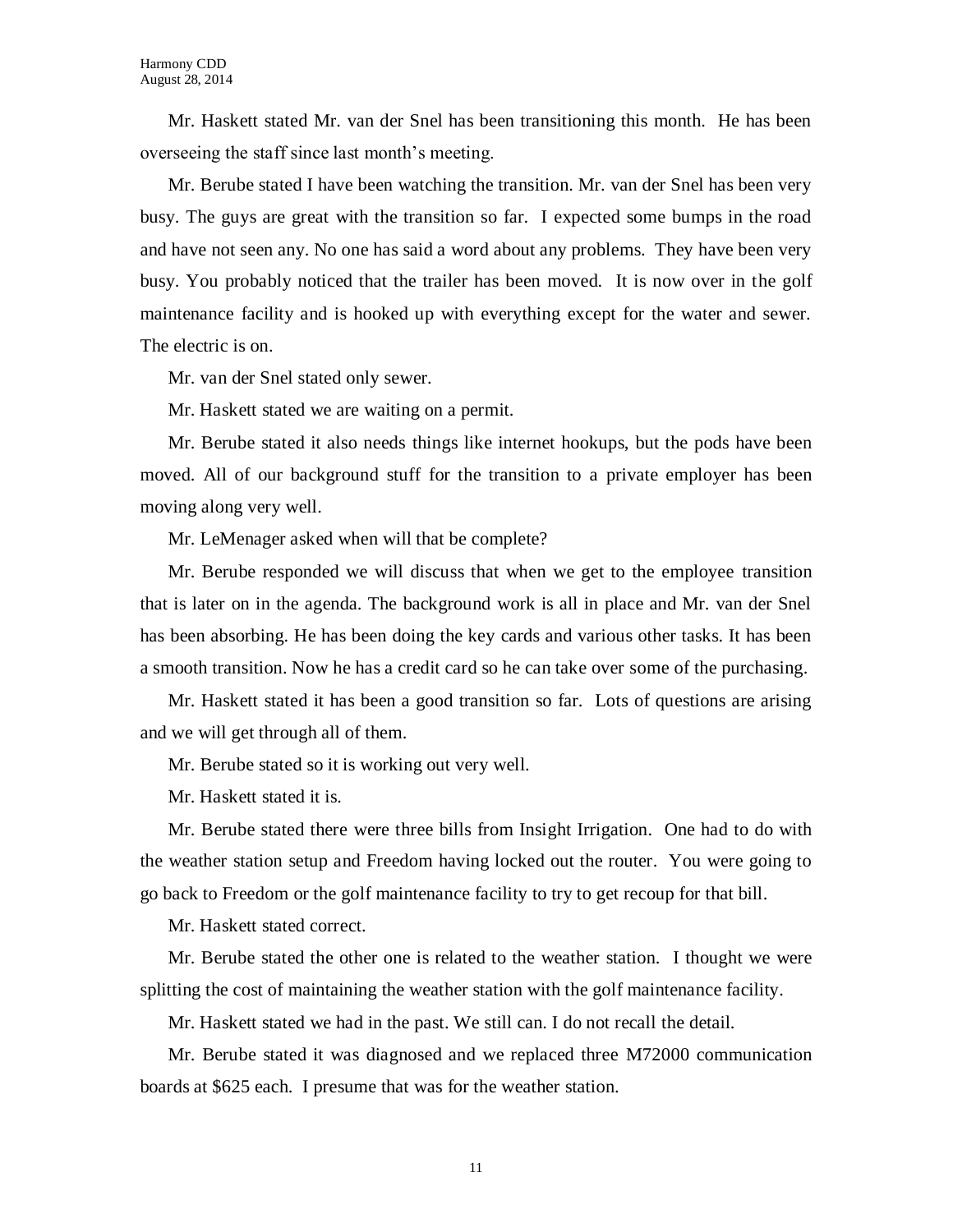Mr. Haskett stated no. Those were individual controllers throughout the property. we replaced clock 1 and clock 4.

Mr. Berube stated these are Rainbird boards.

Mr. Haskett stated yes.

Mr. Berube stated everything was about the weather station so I figured it was all related to the weather station. Is the rain can tipping bucket assembly related to the weather station?

Mr. Haskett responded no. It is actually related to the Swim Club. There are two different rain cans. The one at the Swim Club is the one that turns the system off when it is raining. A couple of months when people saw irrigation running in the rain, that is the reason why. This is an upgraded version for a lesser price.

Mr. Berube stated I would be inclined to say for \$150, I do not know how much trouble it is to get the golf club to pay for that. What does the Board think? Do we want Mr. Haskett to go after the golf club to collect that \$150?

Ms. Kassel responded I do not think it is necessary.

Mr. Haskett stated we will negotiate it.

Mr. Berube stated last month, we had questions regarding the purchase of the Sprint phone and the water meter for \$1,000. Did you get any information regarding that?

Mr. Haskett responded the cell phone is being reimbursed by the employee as we said last month. Nothing has changed on that one.

Mr. Berube asked what about the water meter?

Mr. Glantz responded the water meter is not being reversed. It is going to be a CDD cost. The developer is not going to pick that up.

Mr. Walls asked was it a design flaw in the initial design of the landscaping?

Mr. Haskett responded absolutely not. It has always been designed for a water meter. A water meter was installed for the new system, which was the CDD's water meter. I am not really sure where the confusion is.

Mr. Berube stated what I noticed with the water meter is, there is no new account with that water meter. We had 30 accounts for multiple years, and we still have 30 accounts. Did this water meter replace an existing meter?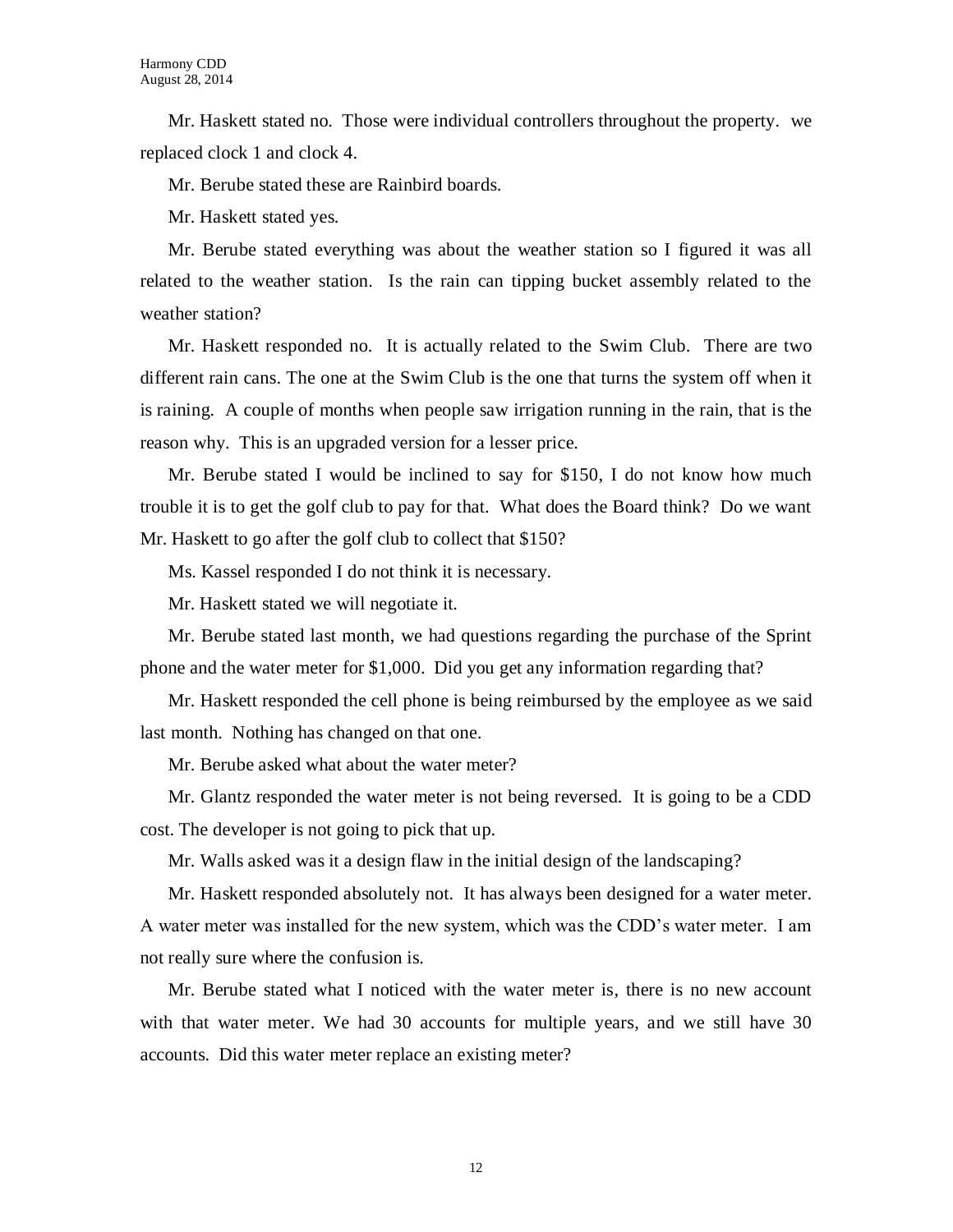Mr. Haskett responded no. I did not see that in the invoices from Toho Water Authority. I am thinking it just missed a cycle from their billing, but it should reflect as an account not in addition to.

Mr. Berube stated we should be adding an account to go with that meter at some point.

Mr. Haskett stated yes.

Mr. Berube stated maybe it is a timing issue at this point.

Mr. Haskett stated most likely. The paperwork in last month's agenda package stated what the account number was and related information.

Mr. Berube stated so we have a water pipe coming in the ground and it is capped off and then we added a water meter. From the other side of the water meter, we add piping in the ground that feeds all of the sprinklers and valves. The developer paid for all of the installation of all the piping and valves and boxes.

Mr. Haskett stated yes.

Mr. Berube asked at no cost to the CDD?

Mr. Haskett responded correct.

Mr. Berube stated it is part of the infrastructure.

Mr. Haskett stated it is.

Mr. Berube asked why does the water meter become ours?

Mr. Haskett responded because we do not pay the water bill.

Mr. Glantz stated it is equivalent to someone who buys a brand new home. There is wiring throughout the home, and you, as the customer, have to pay for your electric meter to go on the side of your house. The builder does not pay for that. That is how it works traditionally. I spoke with Mr. Kent Foreman, who has been involved with this in the past, our civil engineers, and Mr. Joe Trammel, and asked for their advice. That is how I have always done it and we all came to the same conclusion. It was not like there was a question.

Mr. Farnsworth asked is this a one-time fee?

Mr. Berube responded yes. There was a \$1,000 bill last month for a water meter. I just questioned it because it is obviously part of the infrastructure. I asked why we pay for it when the other infrastructure was our responsibility. If that is the answer, we are done. I noticed that we purchased a new sump pump at the splash pad. In the past, we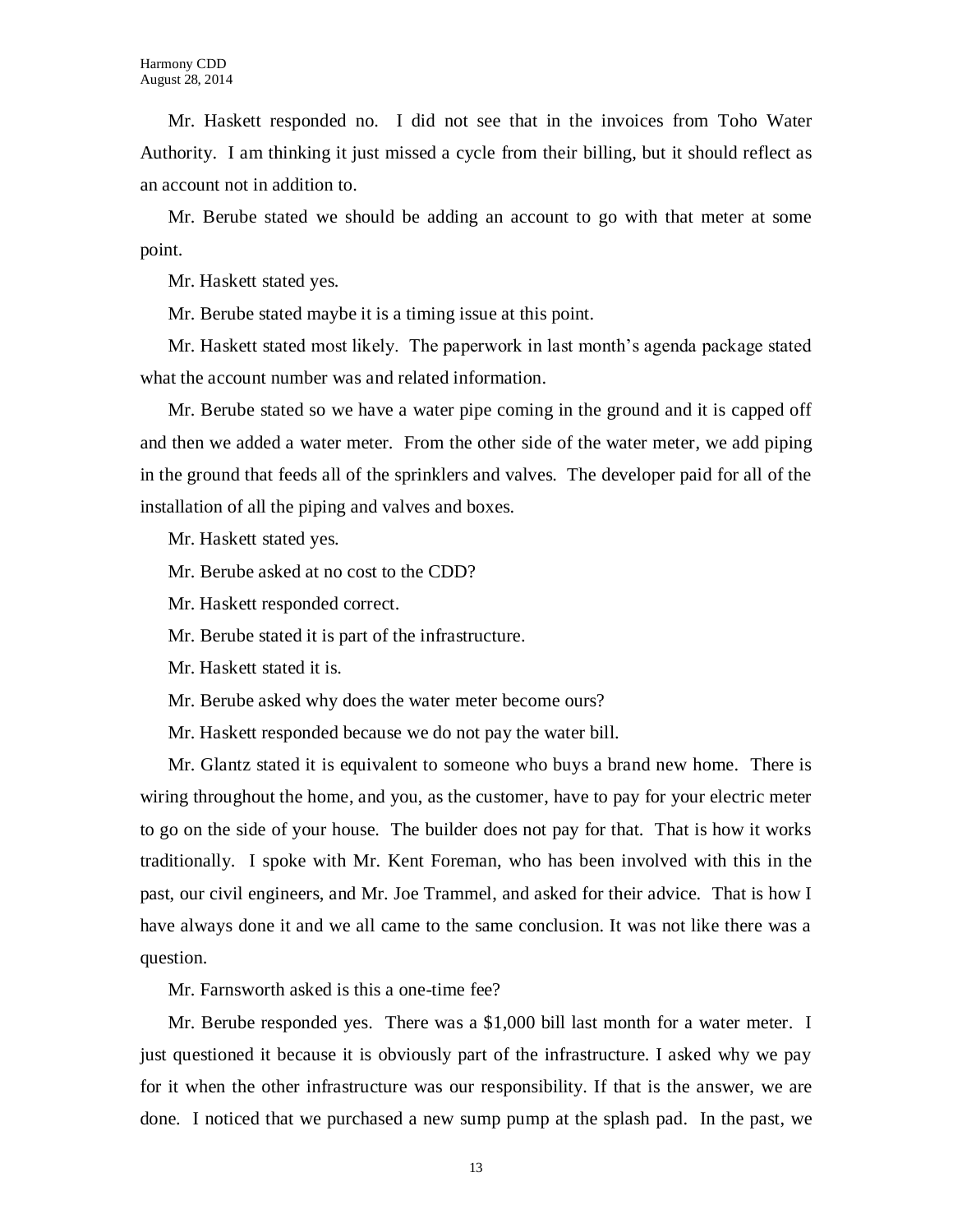had a flood because we had an electric sump pump. Then we went to a water-powered sump pump in case the electricity goes out so we do not have a flood. What is this new sump pump powered by?

Mr. Haskett responded electricity.

Mr. Berube asked in addition to the water-powered one?

Mr. Haskett responded yes. The electric one is in a recessed area.

Mr. Berube stated a couple of months ago, you were going to donate a shade structure from the Enrichment Center that was going to go into Ashley Park.

Mr. Haskett stated yes.

Mr. van der Snel stated it was brought in to change the color from black to white. It has been powder coated. We have the fabric. It is going to go there. I am very excited about it because it is going to look good. It is an ongoing process and it will be done.

Mr. Berube stated that is better than black.

Mr. van der Snel stated it is a good color.

Mr. Berube stated everything else is white. Last month an owner in the Green neighborhood asked about doggie pots. I think the answer was it was going to be installed momentarily.

Mr. Haskett stated yes. We have doggie pots in Orlando waiting on us to pick them up. We just have to get staff available to do that.

Mr. Glantz stated they have been busy moving the last couple of days.

Mr. Berube stated a similar question came up and the answer was that we surveyed it and we have enough there. When the resident asked that question last month, the answer was that we have some doggie pots on order. I just wanted to be sure we are on the same wavelength because if he comes back in a few months and asks where the doggie pots are, I want to have an answer.

Mr. Haskett stated it has always been in the report.

Mr. Berube stated that is fine.

Mr. Golgowski stated Bio-Tech did spray the canals today and will be back again next week to finish it up. They also sprayed in front of the fishing platform on the boardwalk area to get the weeds away so people are not tangling lines.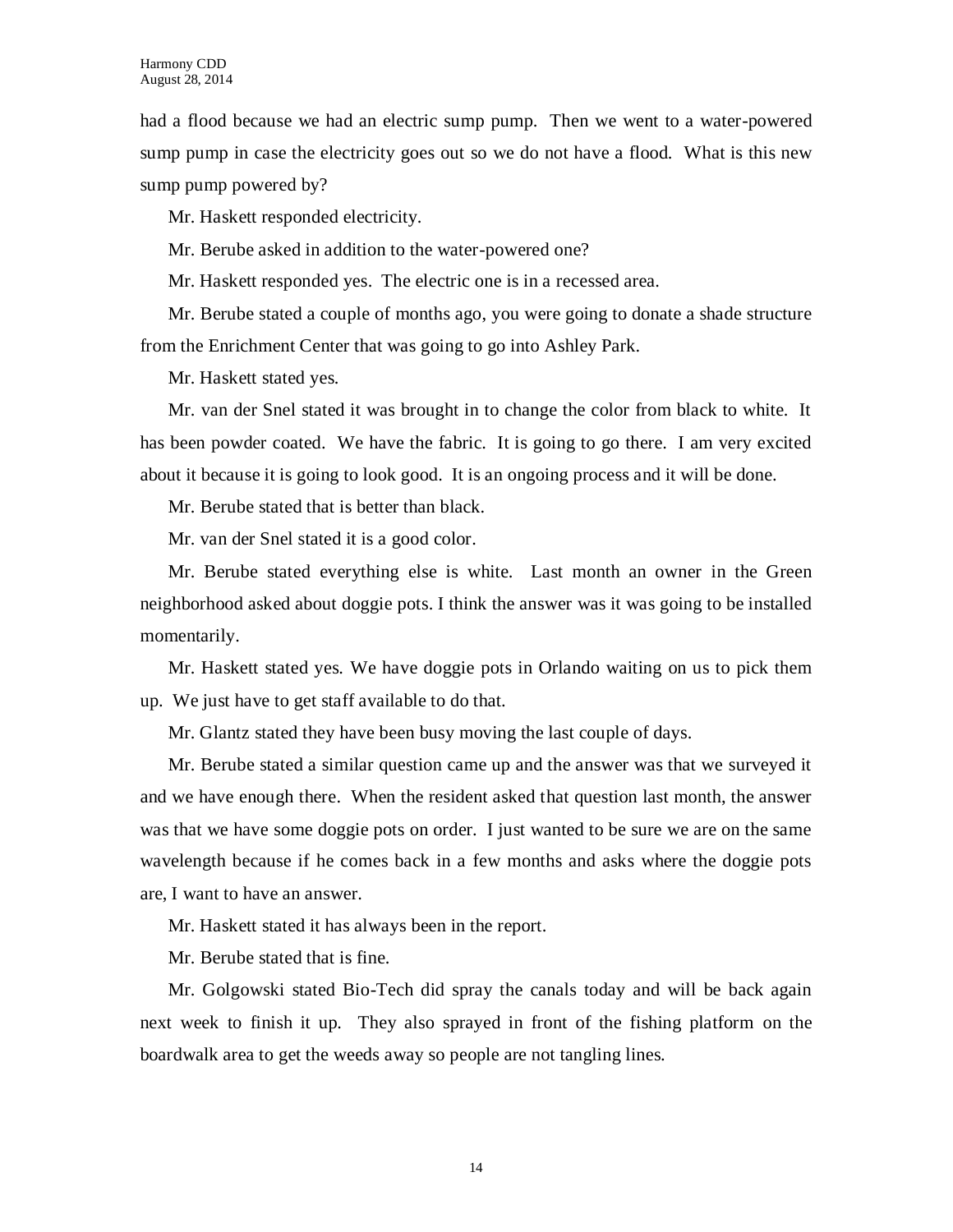#### **SIXTH ORDER OF BUSINESS Developer's Report**

Mr. Berube stated Mr. Glantz, congratulations on your meeting last night. You had a nice crowd.

Mr. Glantz stated we had a great crowd. I think the congratulations should go to everyone who showed up and showed an interest. They received some information directly from us. I want to thank my team that showed up. It is not about me; it is about my team. There are a lot of people who work very hard and specialize in what they do. Thank you. I apologize for deflecting some of the responses to the CDD, but that was the appropriate place. I also think that the residents and owners who showed up understand the difference among the HOA and the CDD and the developer's responsibilities. Hopefully over time it will become a little clearer. I know it is a little fuzzy. The example is the gentleman who asked a question and confused the CDD and the HOA. I think that is a continuing concern of what is HOA, what is CDD, and what is developer. We will attempt to do this periodically. I think the appropriate venue is going to be HOA meetings, which we should have periodically. Those HOA meetings will have this type of forum, and then we will continue on with HOA-type business.

Mr. Berube stated it sounds like a good idea.

Mr. Glantz stated I know that the Chairman sits on both Boards, so we will plan that accordingly. As far as a report is concerned, I mentioned last night that we are going to be starting development on two new communities. One will be called Hawthorne, which is Parcel H-2. The other is on Parcel F, which will be called Cherry Hill. They both will commence next month. Our engineer is here with us. He has permits close to being out of Osceola County. We have final bids coming in tomorrow from two contractors. We will let the contracts out within the next few weeks and have signed contracts and be ready to start. That is exciting. The work will be supervised by Trammel Webb. Some people had a chance to meet Mr. Chip Webb yesterday. He and his partner, Mr. Trammel, handle all of the development work for us. The local liaison will be Mr. Haskett in his new role. He will be taking a different role as Mr. van der Snel takes over a lot of those responsibilities: the day-to-day construction, correspondence, concerns, running out into the field to check something, and making sure the subcontractors are performing properly. Mr. Haskett will be attending all of the construction onsite meetings, which usually occur once a week. By no means is he in charge. The civil engineer, Mr. Boyd, is ultimately in charge along with Mr. Trammel, but we will have an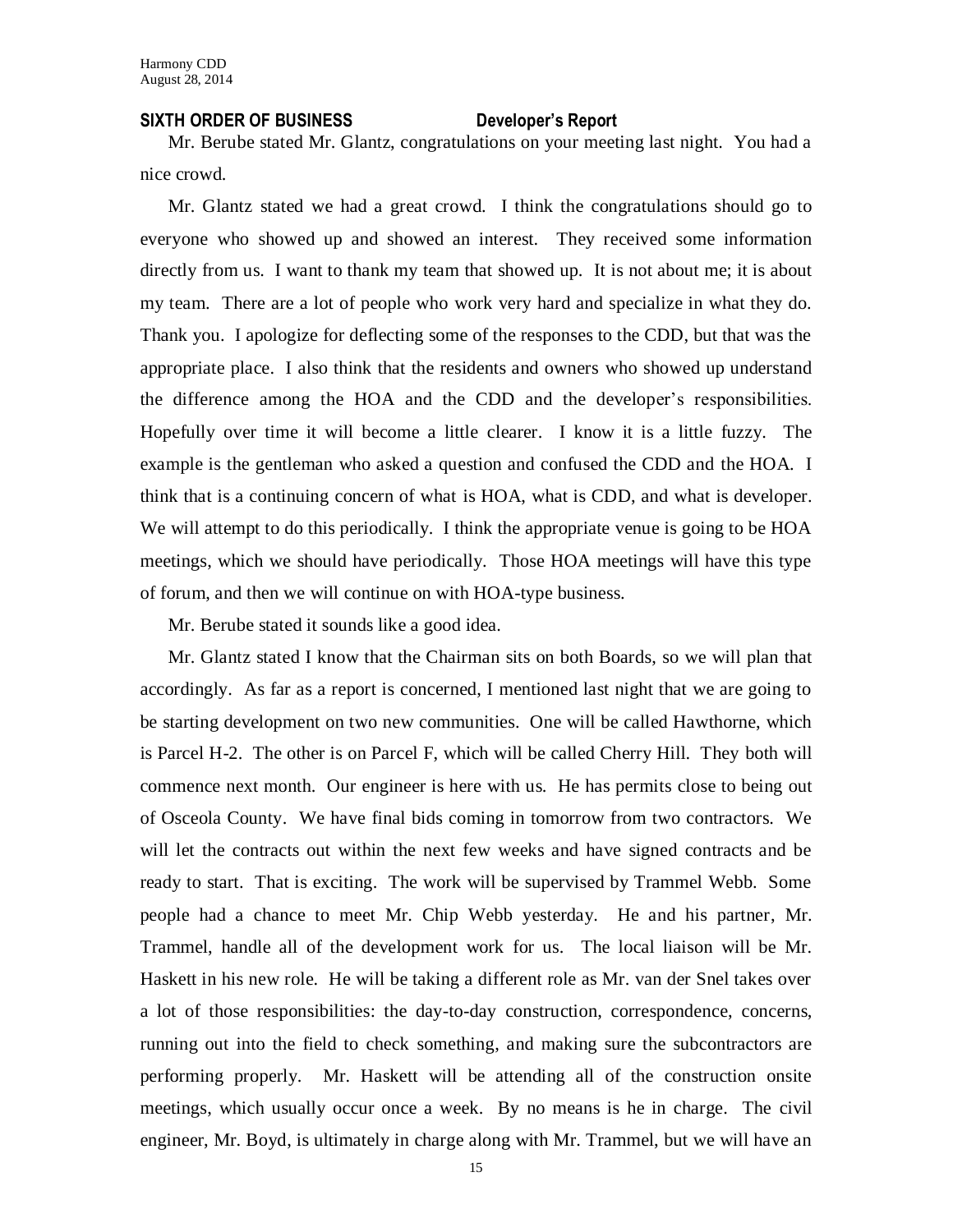onsite liaison, which is very important. A question came up earlier about landscaping. Included in the plans for developing Parcels F and H-2, we must submit landscaping plans to Osceola County. The landscaping plans include the landscaping that we are going to be putting in easements or parcels within those two properties. The area where you have all of the trees along Five Oaks Drive is a different area that we are going to be planting crepe myrtles and a hedge row. Those will be in back of the trees. There will be a hedge line behind it. There will be a different line of shrubbery behind the trees.

A Resident asked do you realize that on that particular road, the people who bought those houses bought them with a golf view?

Mr. Glantz responded I am talking about Five Oaks Drive when you first come in off U.S. Hwy 192 up to the first roundabout on the right hand side. There are trees and there will be a new sign. There will be a hedge row behind the line of trees stretching up the right hand side and going around that sign. The lots will be behind the hedge row. We have a landscape plan that was submitted in Mr. Boyd's package to Osceola County. We can certainly share those with you. Those will be on Parcel H-2. Mr. Haskett has a copy and can provide a copy or we can provide you with an electronic copy.

Mr. LeMenager stated basically the only change you are proposing to public land would be the two Harmony signs at 45-degree angles.

Mr. Glantz stated I first want to address the question that came up about crepe myrtles growing into oaks. That hedge row will be behind it. Now we will talk about the entrance. We are going to be re-vamping the entrance as it was described yesterday. I thought Mr. Foreman did an excellent job describing not only is the signage going to be replaced, but we are also going to be enhancing the landscaping. He mentioned that some of the landscaping will need to be removed to accommodate the signs. They are also enhancing behind the signs. We have a detailed landscape plan, which demonstrates everything that we are going to do. Furthermore, the white fence is then going to continue up and off CDD property back onto developer property within the parcels.

Mr. LeMenager stated basically behind the sidewalk.

Mr. Glantz stated that is correct. The concept is to keep the entryway nice and wide and broad. Nobody has the sense of the landscaping and the imagery better than Mr. Foreman, who was involved with the project and community early on. If anyone on the Board is interested, we can make Mr. Foreman available to discuss the plans.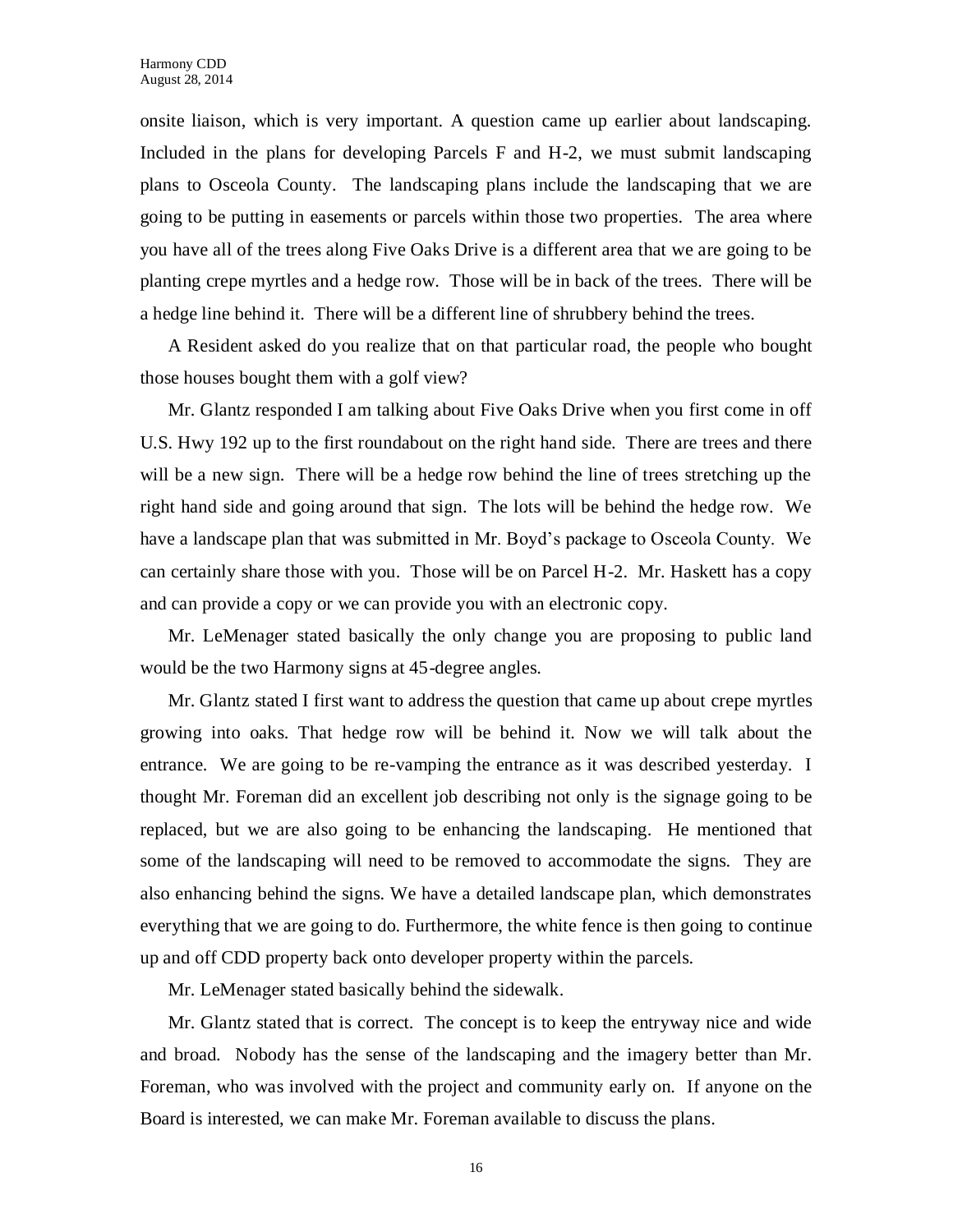Mr. Berube stated we have taken several stabs at improving that entrance in the past with enhancing it and adding some color. It always looks good, but it is not bursting, which is the concept that I see now. It is going to be a welcoming entrance from the concept that I have seen.

Mr. Glantz stated yes. I mentioned about the front entry and the right hand side. On the left hand side, which is Parcel H-1 also known as Rosewood, ultimately there will be townhomes with the fronts of the townhomes on Five Oaks Drive. They will be alley loaded, or rear loaded. We project that those townhomes will be developed in two to three years. In the interim, we are going to be landscaping where townhome property is going to be located with a white picket fence to balance the white fence on the east side of the road. That will be at our expense on our property going up along that side. It will then jump over the street and continue up to the corner of Dawn Creek and Dark Sky Drive. That whole side will be paid for by the developer with the exception of the areas aforementioned on the front signs. As it relates to Butterfly Drive, which is Parcel F also known as Cherry Hill, we are going to be building a community across the street from the school, on the north side of Butterfly Drive. We are going to be landscaping on the north side of the pipeline easement within a landscape easement within our property. The person who buys a home from us or from the builder will have in their rear yard a 20-foot landscape easement on the downslope. We have had several questions from people who live on Butterfly Drive as to what they would be looking at. They will be looking at the trees that already exist close to the edge of the street, then the pipeline easement will remain grass, and there will be a landscaped hedge row with different size shrubbery and trees going along the length. That is the development and that is what they are doing. As mentioned earlier, the drive to remove the three trailers from plain sight is just about complete. Mr. Haskett is going to be working with Mr. Foreman to tidy up the area, which is on golf course property on the other side of the parking lot. He can speak specifically about that as I am not familiar with what they are doing. They will be leaving the gazebo there. As it relates to the area along the park just south of the lake where the Enrichment Center was, there is a gazebo with some tables, which are technically on developer land. Once Mr. Haskett is finished tidying up that area, it is going to be impossible to tell what is developer land and what is CDD land. The CDD land is on both sides. I think we are going to have to coordinate something with the CDD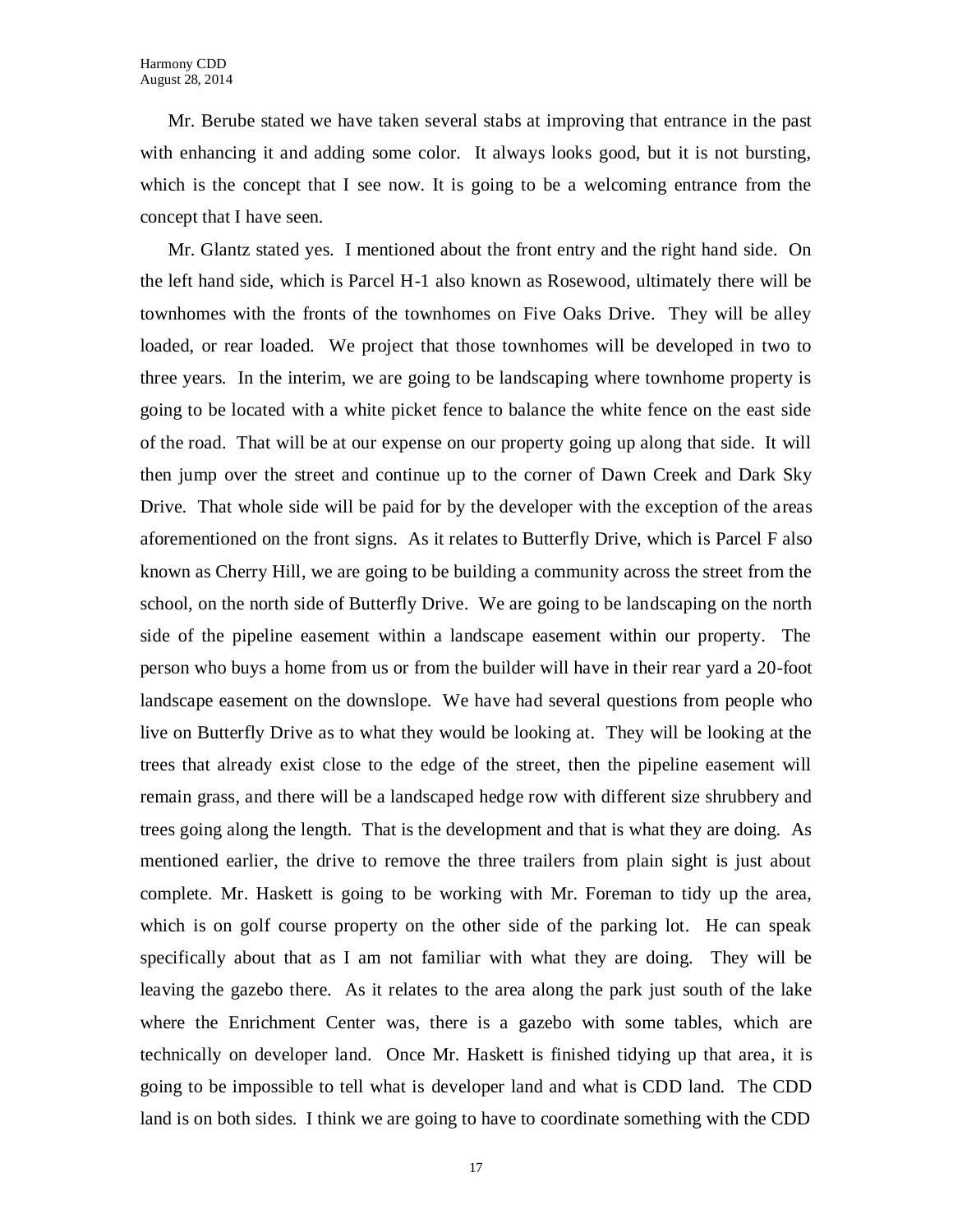to maintain these areas and provide access to these areas so everyone is paying their portion. I have some ideas. We are going to be making some suggestions to the CDD Board for some land swapping. Obviously it has to be done legally. We can perhaps swap some of the CDD land, which is to the east of our parcel, with a parking lot area. The parking lot area becomes CDD property. This seems to make more sense. We will talk about that as we develop plans. Mr. Foreman is looking at a plan and working with our civil engineer, Mr. Boyd, to come up with a plan to present to the CDD Board.

Mr. Berube asked are you thinking about the parking lot becoming ours as part of the expansion area for Lakeshore Park?

Mr. Glantz responded there are two parking areas there. One is a shell parking lot, which needs constant maintenance and does not look very good. Then you have a very old, cracked, paved asphalt parking lot that does not look very sharp. At the end of the day, the residents of the CDD end up with a freshly paved, nice parking lot or two parking lots, and we end up with real estate adjacent to it; there could be a win-win situation. This is part of the new people coming in and thinking about some of these items in a different way, wondering why we have a commercial parcel on the lake in the middle of the community. It does not seem to make a lot of sense, so we may re-look at that area. I am just giving you a taste of something that we are looking at. There was a question from the audience yesterday regarding access to Cat Lake about if it would be remaining or will it be a campground and so forth. I assume the Board understands that we have development parcels and we are talking about selling development parcels and developing development parcels. We are not taking about developing campgrounds or lakefront or wedding areas. It is unknown at this time if that area will be deeded to the CDD, the HOA, or maintained by the developer. I just want to make sure that this Board is clear. It seemed somewhat confusing when people were speaking yesterday.

Mr. Berube stated we are here to listen. I like the changes. It has been cooperative so far.

Mr. LeMenager stated you may not be aware of it, but at one time there was talk about putting a YMCA where the old school was. From your perspective, it was where the Enrichment Center was. Have you ever heard of that idea? I see you talking to Mr. Jim Lentz. I thought he was one of the drivers to get the YMCA to come here.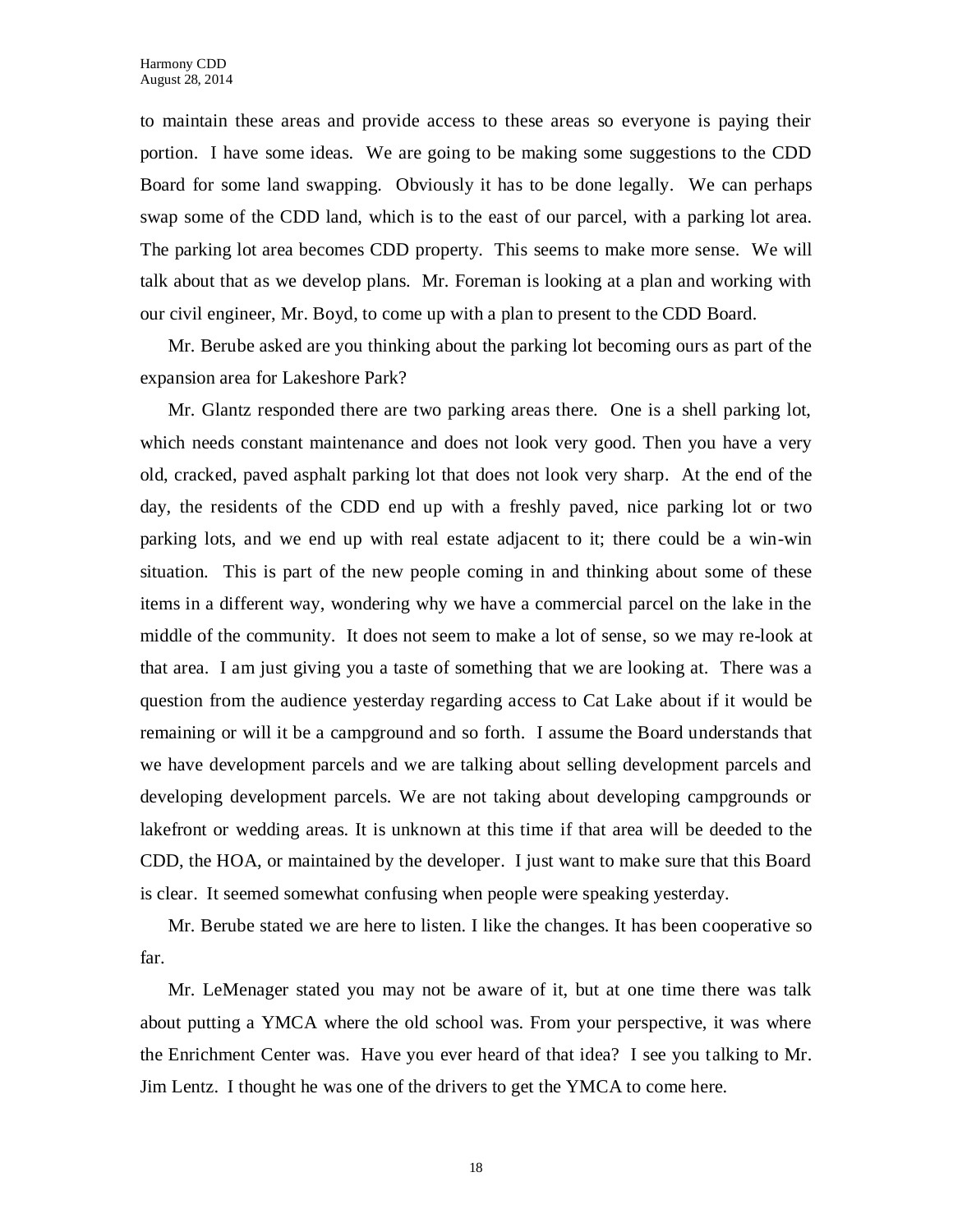Mr. Glantz responded I am unfamiliar with it. This is the first time I have heard about it. I am working on a project in Boston right now, so I am familiar with imbedding YMCAs like you have in Lake Nona. There is a YMCA that is adjacent to a school, and you may be familiar with that. That is a great use of shared facilities. We can entertain that, but it is not on my radar right now.

Mr. LeMenager stated everyone is driving for some sort of health center or fitness center. That was the talk with what they were going to do with that land, which goes back five to six years. We will throw that out as an idea.

Mr. Glantz stated it could be an alternative. It is an interesting piece of property.

Mr. LeMenager stated part of the reason is, it was commercial.

Mr. Glantz stated it just does not seem like it is a natural place for a large, destination building, like a YMCA. It does not seem like that would be the setting, which you would want to have a YMCA. If one was planned, it would probably be more appropriate at the Village Center where people from the outside can use it. It would be a public facility rather than imbedding it in the community. I can look into that and have some correspondence with the YMCA.

Mr. Berube stated very good. We appreciate your assistance with the transition. We managed to get everything done very quickly. We still have a couple of bumps in the road, but we are getting there.

Mr. Glantz stated I think it is a tremendous improvement having the trailer and storage facilities outside of the golf maintenance area. We did install a fence in between, which is probably better in the end because you will have a designated area, and they will have a designated area, versus sharing an area.

Mr. Berube stated it is my understanding that we are going to have a fence all around the building. Is that correct? Is that the end result, or is the fencing completed?

Mr. Haskett responded the fencing is completed.

Mr. LeMenager stated the one thing that occurred to me after last month's meeting was that I wanted to compliment you on what seemed like a terrific job that you did in getting our guys moved over.

Mr. Berube stated we are still working on it.

Mr. LeMenager stated it is almost there.

Mr. Berube stated we are very, very close.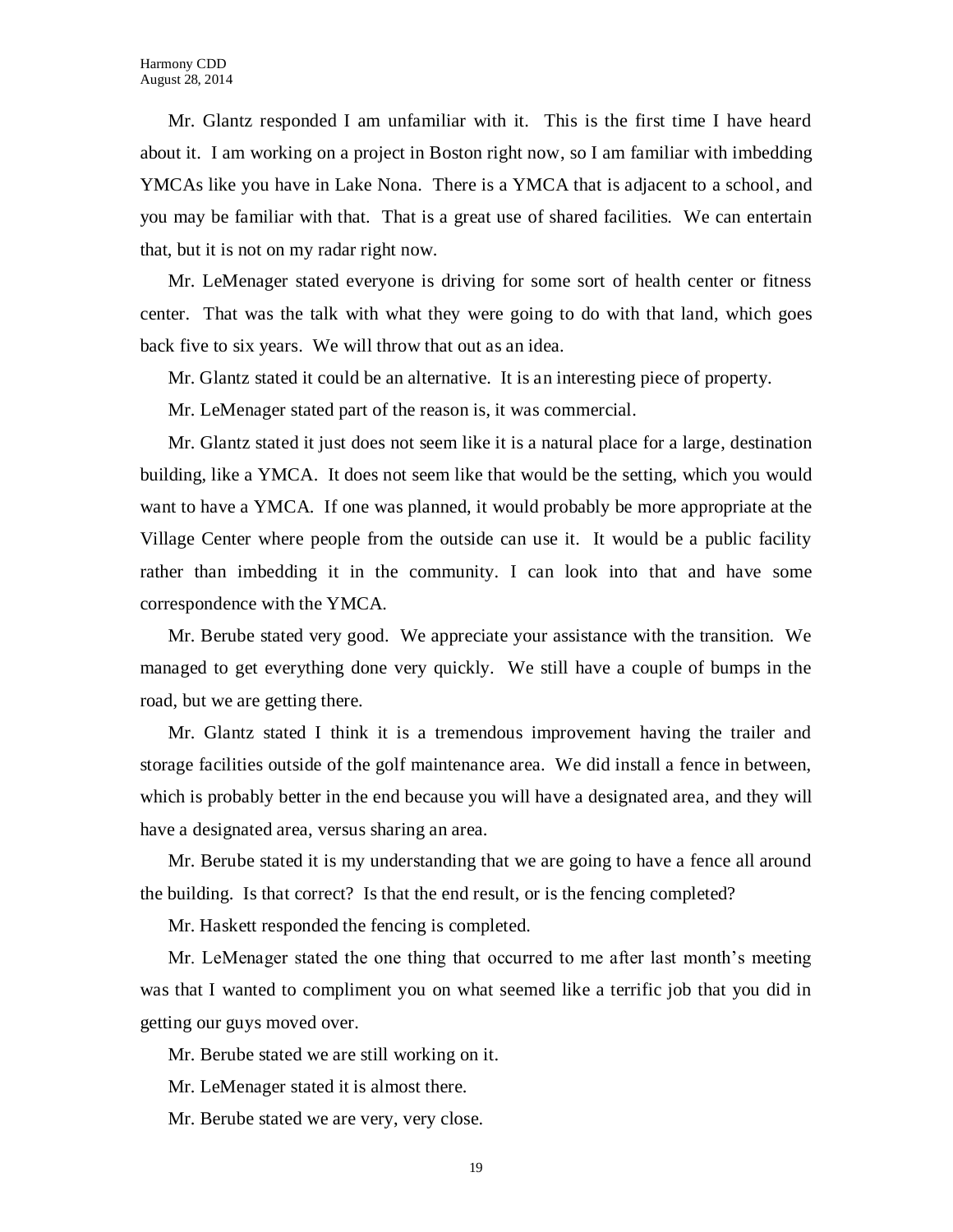Mr. LeMenager stated I am sometimes quick to criticize. I thought you did a spectacular job.

Mr. Berube stated I appreciate that. The employee group has always been my driving force. When I saw this change coming up, I knew someone had to get involved.

### **SEVENTH ORDER OF BUSINESS District Manager's Report A. July 31, 2014, Financial Statements**

Mr. Moyer reviewed the financial statements, which are included in the agenda package and are available for public review in the District Office during normal business hours.

Mr. Moyer stated through July 31, the District has collected 100% of our non-ad valorem assessments, which is a good thing and permits us to continue the operation and maintenance activities of the District. On the expenditure side, the Board has been very active this year, and we are on budget with most of our categories. Although, collectively when you take all of the expenditure categories, we are \$40,000 under budget at this point in time. We have a lot of programs, and it will be close at the end of the year.

#### **B. Invoice Approval #172 and Check Run Summary**

Mr. Moyer reviewed the invoices and check summary, which are included in the agenda package and are available for public review in the District Office during normal business hours, and requested approval.

> On MOTION by Mr. Walls, seconded by Ms. Kassel, with all in favor, unanimous approval was given to the invoices, as presented.

#### **C. Fiscal Year 2015 Meeting Schedule**

Mr. Berube stated the fiscal year 2015 meeting schedule is in your agenda package. I do not think much has changed since the prior year. Everyone seems comfortable with it. Is there any reason to change the meeting schedule?

Mr. LeMenager responded I still like having half of the meetings in the morning and half in the evening.

Mr. Farnsworth stated I would like to discuss it again. We have swung the pendulum all the way to one side. I would be amenable to swinging it the other way for one year.

Mr. Berube stated I am in favor of having all morning meetings. A split schedule creates certain difficulties. We are slowly gaining an audience in the evening. When you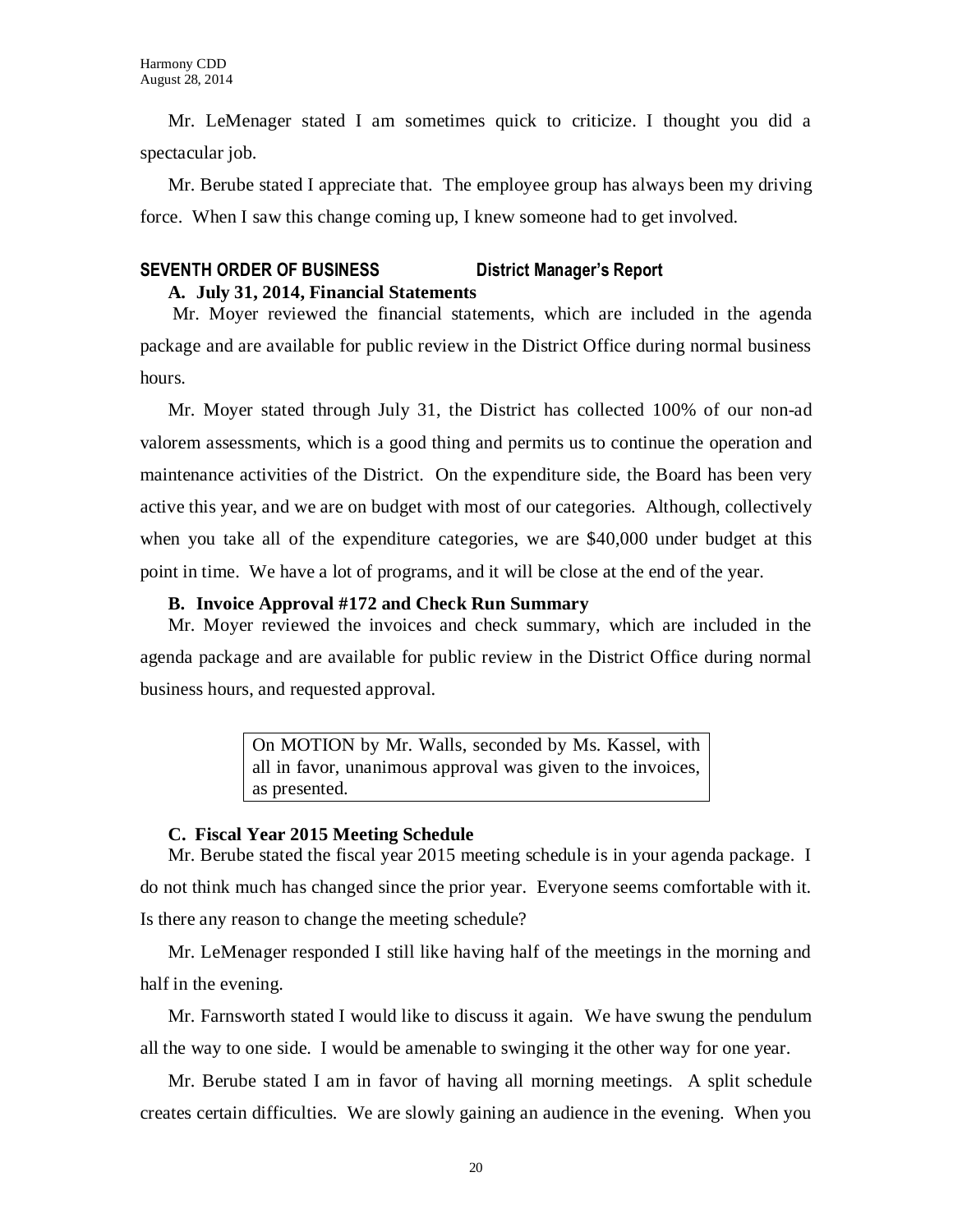split the meetings to have half in the morning and half in the afternoon, it confuses people.

Mr. Farnsworth stated that is my objective is to split them.

Mr. Berube stated on the other hand, staff has to come at night, which is an inconvenience to some. I think we are comfortable with having evening meetings at this point. I do not hear anyone complaining about meeting schedules. When you look at other public meetings, everyone has a meeting somewhere between Monday and Thursday from 6:00 p.m. to 8:00 p.m. There does not seem to be any perfect time. I am comfortable with the meeting schedule as it is. It is working.

> On MOTION by Mr. Walls, seconded by Ms. Kassel, with all in favor, unanimous approval was given to the fiscal year 2015 meeting schedule, as presented.

#### **D. Public Comments/Communication Log**

The complaint log is contained in the agenda package and is available for public review in the District Office during normal business hours.

Mr. LeMenager stated I noticed that the resolution column is all blank in the communication log. It used to be filled in with Mr. Haskett's initials.

Mr. Haskett stated during the transition stage when Ms. Tschinkel was emailing everything to Mr. van der Snel. I was unaware that he was addressing them. It will be updated next month.

Mr. van der Snel stated everything is taken care of. In reference to an issue being taken care of within an hour of being sent, that is an email that I received, which is how I would like to work, to address it right away and get it complete.

#### **E. Website Statistics**

The website statistics are contained in the agenda package and are available for public review in the District Office during normal business hours.

#### **F. Discussion of Staffing Alternatives**

Mr. Berube stated last month we were set to go with Oasis Outsourcing. As it turned out, that did not happen for a couple of reasons. We are trying to encompass health care into this outsourcing situation. That held things up. Then Oasis Outsourcing submitted us to their underwriter. This did not work out because there are very few governmental agencies who have no employees that suddenly want to have an outsourced staff. They usually have employees that they want to outsource and technically, we never had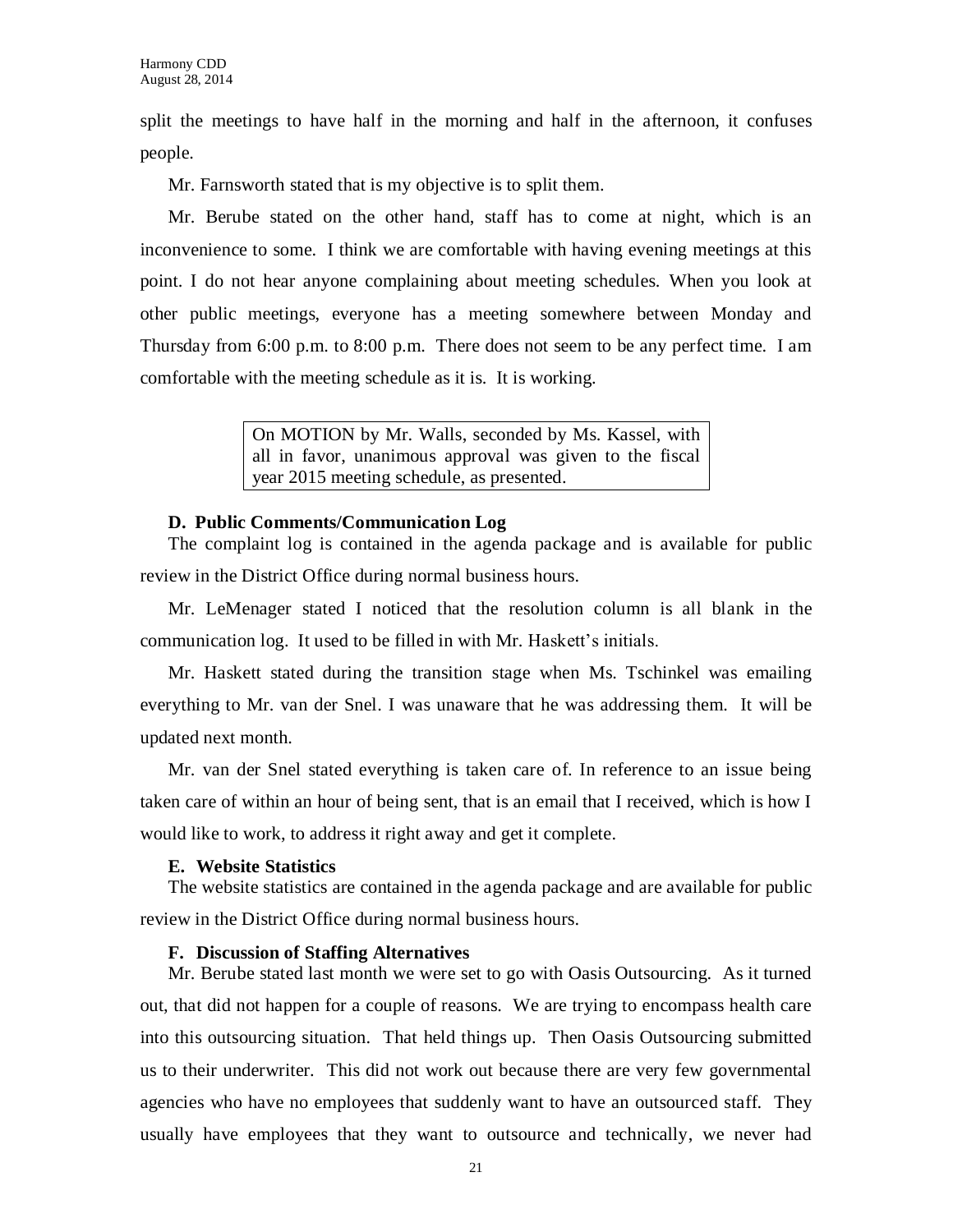employees. What this has come down to is, we are still not done. I have one company that has approved us. It is not going to be Oasis Outsourcing. As it turns out, they went around in circles for about six weeks and ultimately they could not get us underwritten. The reason was that they came in too low. They were \$10,000 too cheap on their proposal. They had dropped off paperwork to Mr. Moyer's office and were ready to go, and then it just stopped. Ultimately we figured out why. They came back to us all apologetic, but they blew it. We have been going through replacement companies and trying to encompass health care and benefits. We have one approval so far. They do not handle their healthcare internally, but we have that covered. I do not think they have the best deal, and I am awaiting underwriting approval from what I consider to be the right company. We should hear from them tomorrow. We should still be able to meet our October 1 deadline and budget wise, we are still going to be okay. Healthcare is very important to all of us and to them and that has been a big hang-up. Everyone wants to shift you to the exchange, and that has not been the deal. We are very close. I have two backups to the seven requests out there. I found a company called Staffing Market. They take all of your information and put it out on the web to all of these professional employee organizations or PEOs.

Mr. LeMenager stated at the end of the day, we always have Severn Trent.

Mr. Berube stated I know. There are other alternatives as well.

Mr. LeMenager asked who does the Celebration CDD staff work for?

Mr. Moyer responded Severn Trent.

Mr. Berube stated counsel is okay with a PEO. These are the people that absorb the employment. I do not think going back to Severn Trent accomplishes that need realistically, and we do not want to go back to Severn Trent anyway.

Mr. Qualls stated I think it is a policy decision.

Mr. Berube stated I understand. They all have the same boilerplate contract so we are not directly involved in the employment. Mr. Qualls and Mr. Moyer have approved that. We know where we are going. It is just a matter of getting the best package for us and our staff. We will have this settled in the next four or five days, as soon as tomorrow. This is a very complex deal, which we have keep within budget.

Mr. Farnsworth asked was this \$10,000 a per-month fee?

Mr. Berube responded it was a yearly fee. They were \$10,000 off per year.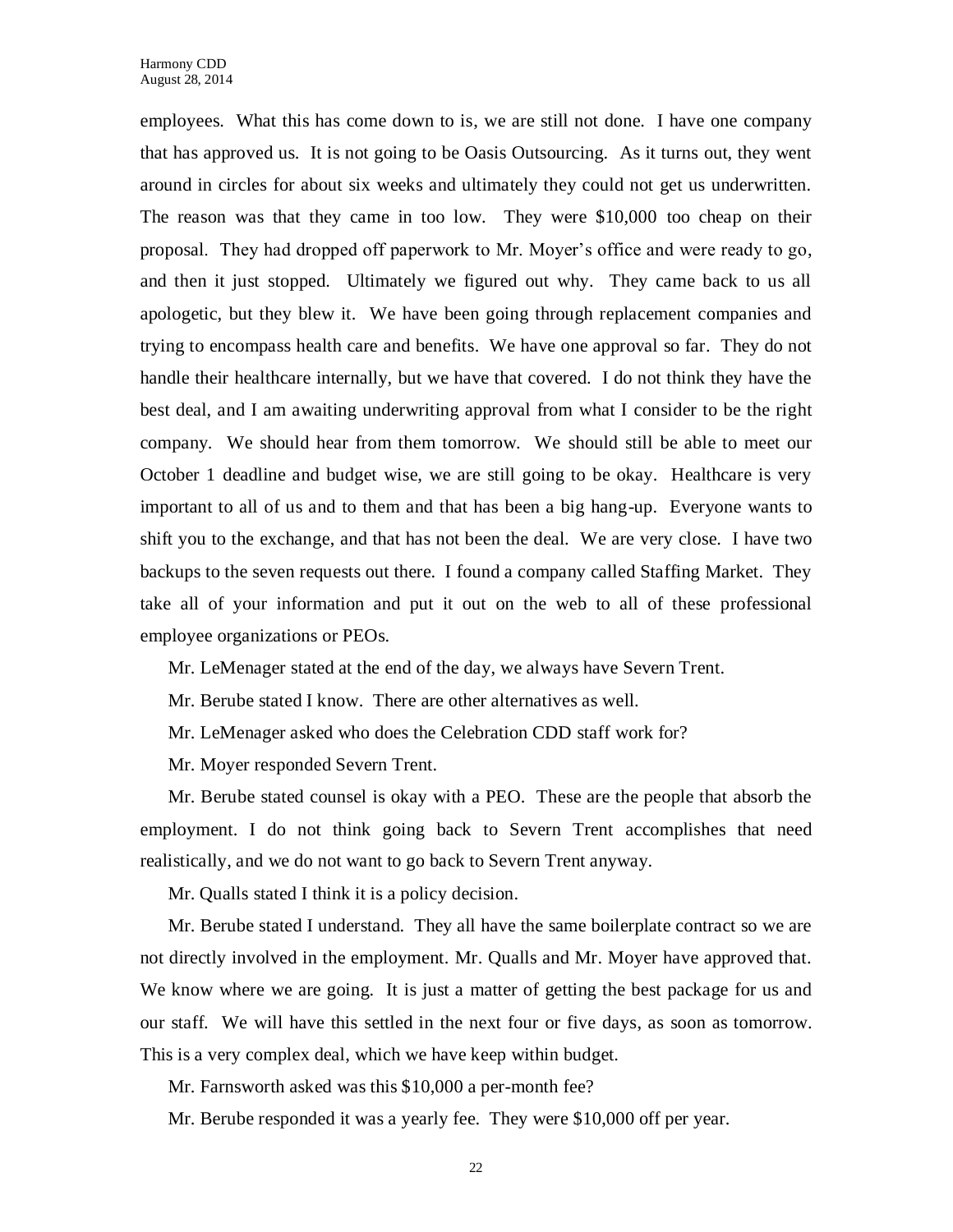Mr. Farnsworth stated if they were off by no more than that, how did that compare to anybody else as far as the price?

Mr. Berube responded all of these companies work on a percentage of salary and various other services that you take. We are currently paying Harmony Development Company \$25,000 to \$26,000 a year for management of the employees. The current PEOs that I am looking at are within a couple of points of that number, generally slightly lower at \$23,000 or \$24,000.

Mr. Farnsworth asked what was Oasis?

Mr. Berube responded \$14,000.

Mr. Farnsworth stated that would put them in the same neighborhood of \$24,000 if you add the \$10,000.

Mr. Berube stated we are done with Oasis. I am not going back. You cannot do business like that. The day that they knew that they blew it, they should have acknowledged that. They still have not admitted that they blew it. What they said was that the way we classify your employees was wrong. Having staff climbing ladders to change bulbs on street lights was the underwriting disaster. Nowhere in any of our job descriptions did we say that guys were climbing ladders to change bulbs.

Mr. Farnsworth stated I am getting the jist of what is wrong. They essentially tried to weasel out of it by blaming us for something.

Mr. Berube stated exactly. They put a price on the table 15 minutes within the conversation. They did not know anything about us yet. All they knew was that we had four guys in a rough salary range, and they provided a price. The guy was really aggressive because they wanted the business, and then he could not back up his quote and did not want to admit that. That was the problem. He should have said something. There were emails going back and forth.

Mr. Moyer stated the email chain was pretty extensive.

Mr. Berube stated all they kept saying was that they were working on it. Everything was getting worked out, and then all of a sudden they blew it. At that point, I was done. There are other companies out there. All of these guys play the same way. Their quotes were within 1% or 2% of the final number. Most of them do not want to handle health care, which is the problem. We can handle that separately, but what that means for Mr. Moyer's office is, we would receive one bill for employee staffing services and another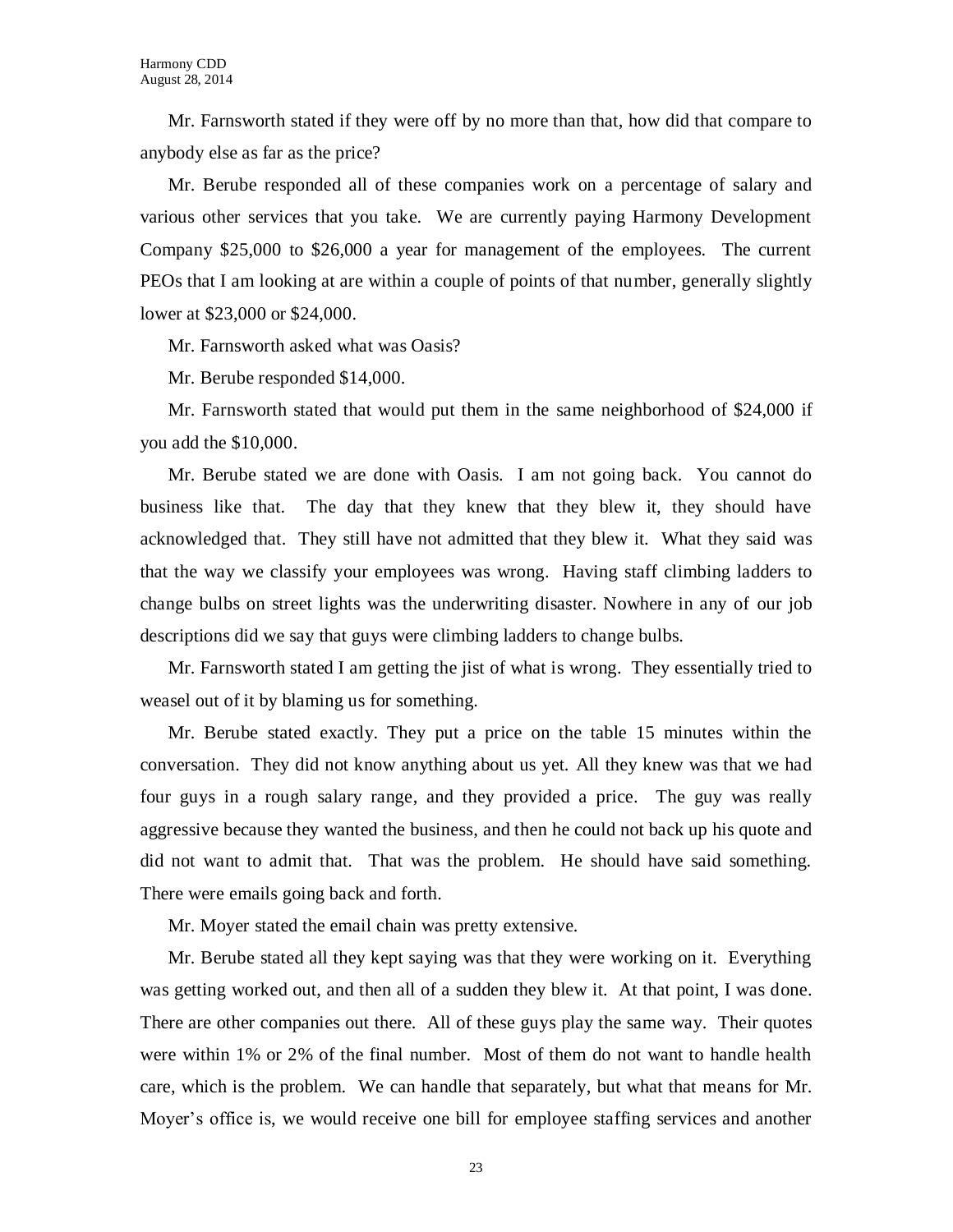bill from a healthcare company. The employee deductions would have to come back to us. It would be an administrative nightmare. It is better to have one bill. It has been an interesting experience. I did not know how many companies were out there that did that type of business, but as it turns out, there are 7,000+ PEOs in Florida and 75,000 across the country. People outsource their employees. It is a huge business. The big deal is workers compensation. Everyone wants their workers compensation coverage handled. The hold-up is getting underwritten. You have to give them a detailed job description, and they want to know who you are. We should have this settled shortly. I appreciate your comments.

A Resident asked is there only one boat working on Buck Lake? Yesterday, there was just one.

Mr. Berube responded I believe that both pontoon boats needed electric motors as they were more than four years old. We discussed this yesterday and have two motors on order that will probably be here in next week or so.

The Resident asked have we ever addressed having residents who want to purchase a boat and electric motor having dock space?

Mr. LeMenager responded you need to talk to the developer because they own the lake, not the CDD.

Mr. Berube stated we have a lake use agreement, which the developer controls. It would be up to them.

Mr. LeMenager stated it has been mentioned to the developer in the past, and their answer has always been no. However, we have a new developer now. Perhaps you can have this conversation again.

Mr. Berube stated I am sure that Mr. Glantz will put that onto his list of items to consider and come back to us at some point in the future.

Mr. Glantz stated I will have Mr. Golgowski and Mr. Haskett bring me up to speed on what occurred in the past. We can read some files. To clarify, it is the same developer, just different management and new personnel. We will consider it.

#### **EIGHTH ORDER OF BUSINESS Staff Reports**

#### **A. Attorney**

Mr. Qualls stated I emailed two different lease agreements to the Board for the real property upon which the onsite field management office space will be located. I would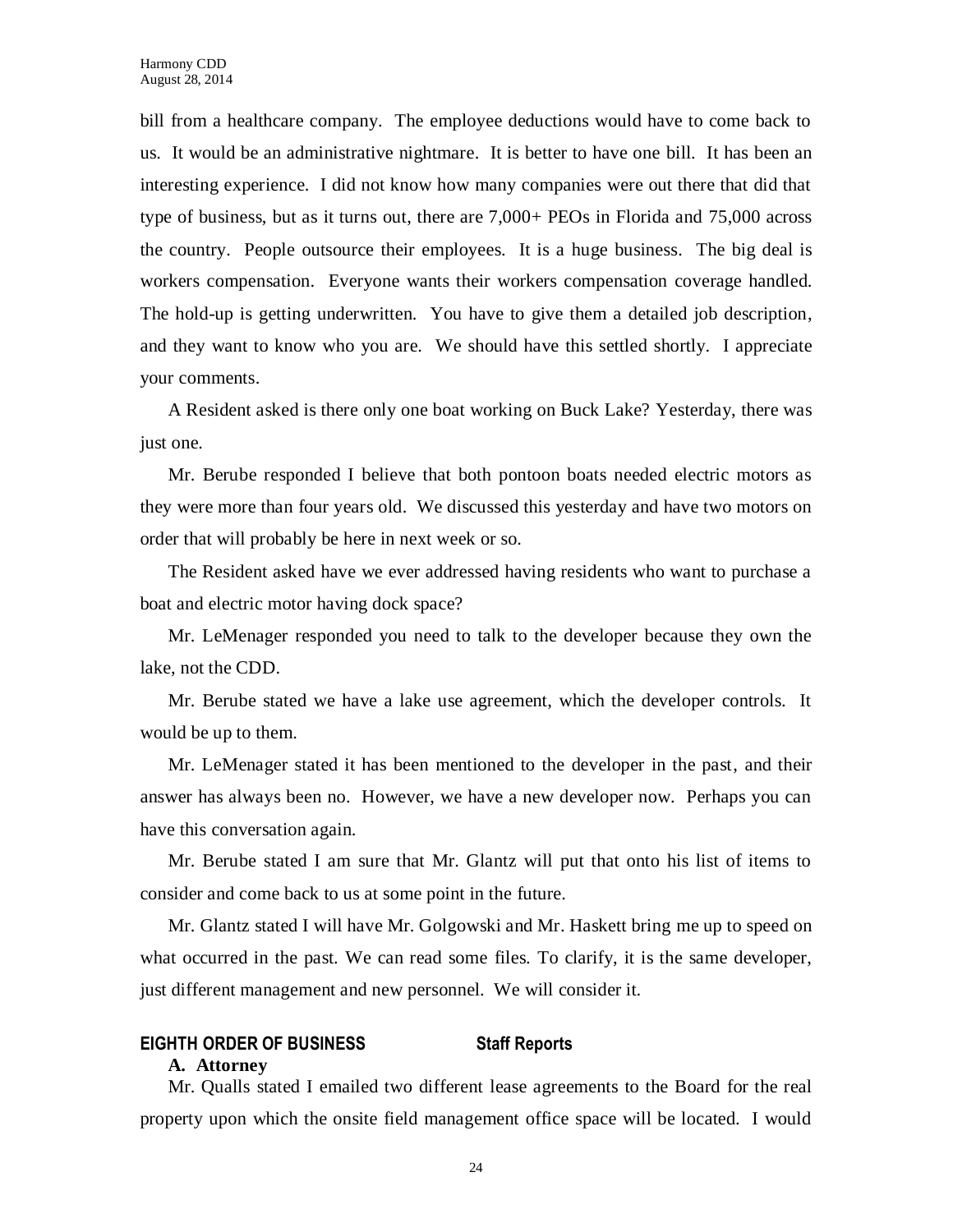ask for a motion approving either one of those lease agreements. We need to do more wordsmithing. It basically comes down to how the automatic renewal notice will take place. It looks like right now the way it will take place is, the District will notify the landowner/developer if the District wishes to renew for an additional 12-month term. There is minor legalese.

Mr. Berube stated the mechanism for that is, either Mr. Moyer or you will have to have a reminder for nine months from now.

Mr. Qualls stated it is standard. We will handle it and flag it.

Mr. Berube stated we forget about the mechanisms.

On MOTION by Mr. LeMenager, seconded by Ms. Kassel, with all in favor, unanimous approval was given to the lease agreement for the onsite field management office space, as presented.

Mr. LeMenager stated they will sort it out. I had an idea on this particular topic. You just mentioned the land swap. The one thing that strikes me is that the original plan for this place never had any place set aside for the administration of what we have now. No one actually set aside CDD land for where we have our staff. To the extent that you want to do a swap for that parcel near the lake, I would love to consider how we could swap for something where we do not have to lease from the golf club where we could get kicked out in a year and actually think about where we would have our permanent CDD site.

Ms. Kassel stated this could be a permanent CDD site. I do not think that the developer is planning on changing the golf maintenance facility and developing that any further.

Mr. Glantz stated no. I think this is a long-term solution. I do not think everyone in the audience understands what we have been talking about.

Ms. Kassel stated for the purpose of the audience, we had a trailer by the community garden for field personnel. We had another trailer by the golf course also for the same purpose. Because they are unsightly, we have now moved them over and have a new trailer by the golf maintenance facility. That land is owned by the developer. In order to do it properly, we are engaging in a lease with the developer that we just approved where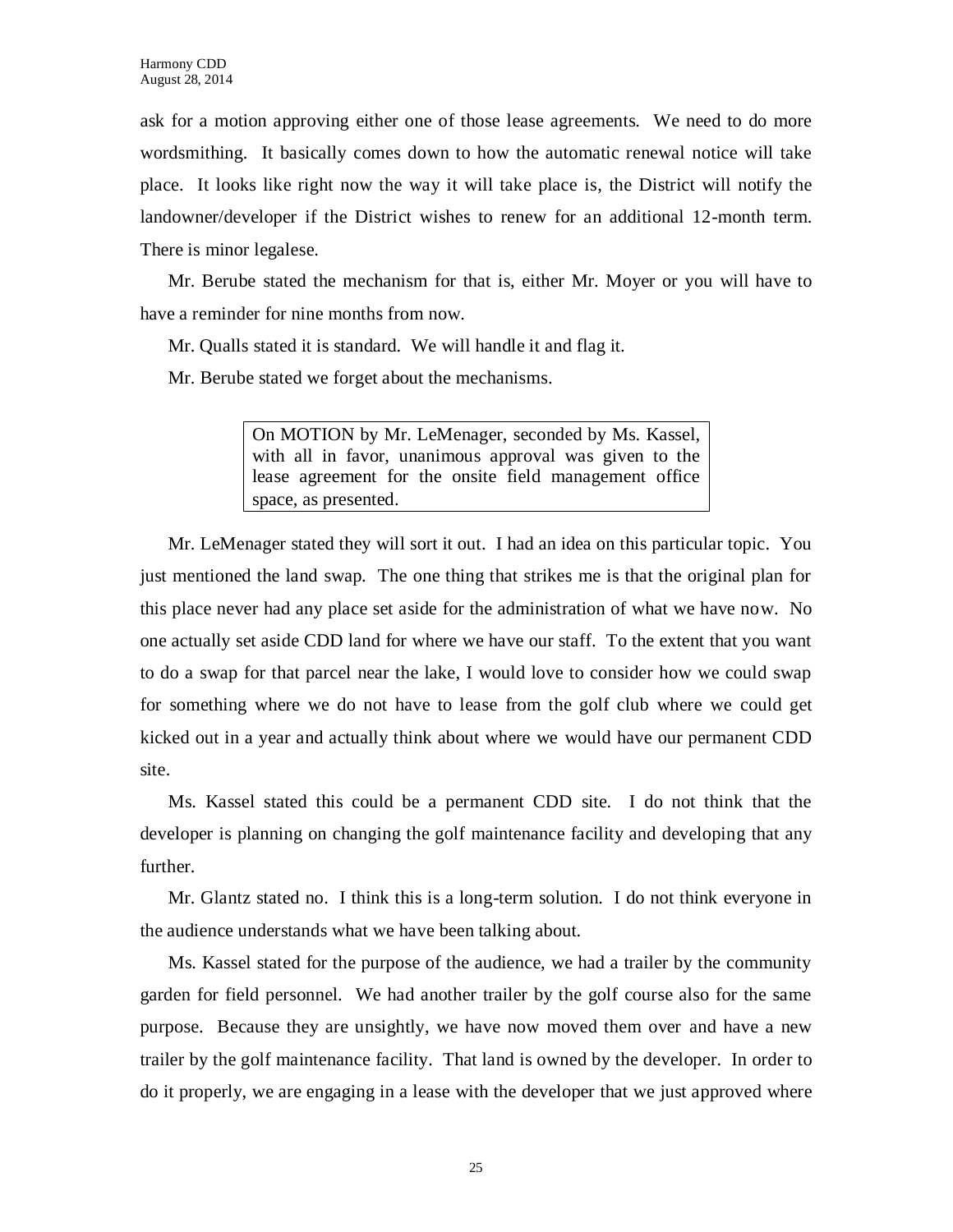we pay the developer a \$1.00 per year for the ability to use that land. The developer has given us a trailer.

Mr. Berube stated they have given us a 40-foot trailer valued at \$9,000 that they moved at their expense for our use. They have been very generous in that respect. Our big concern is, there is a lease and they can give us 60 days' notice to get out, and every year we have to give them 90 days' notice that we want to stay. There is a certain hesitation on everyone's part.

Ms. Kassel stated not everyone.

Mr. Berube stated there is a hesitation on some people's parts that within a year, the developer says get out and we have to go. As you heard from Mr. Glantz, I think the area we are in is fairly permanent. It is hidden. As he said, it is going to be long-term.

Mr. LeMenager stated we need to do a land swap.

Ms. Kassel stated I do not think it is necessary because we are paying \$1.00 a year.

Mr. LeMenager asked what happens when they are gone? Celebration had the same problem. They basically got taken by Disney and had to spend a small fortune to buy their Town Hall. The CDD owns a very attractive piece of land very close to the lake that is totally unused. If we can somehow leverage that into our permanent forever home for administration, it sounds like a good deal.

Ms. Kassel stated I see us swapping some very good property for a use that is not so desirable.

Mr. Berube stated Mr. Glantz has been here for three months and there is a lot on the table. We got a lot accomplished that we needed to get accomplished. I do not disagree with anybody's opinions, but we need to move forward with what we have. We have a whole year of watching what goes on and some land swaps coming up. Mr. Glantz is hearing the comments. Every time I have suggested something to him, there has been a positive response.

Mr. Glantz stated I believe there is a difference between a field office and a staff office. Mr. Berube and I have had some conversations about a permanent office to be solved with some other issues, which we are working on. As I mentioned in yesterday's meeting, we are looking at an age targeted 55 and older community, which perhaps would have its own recreation facility or maybe not. Somehow that may ultimately result in a permanent solution as you are describing. I would ask for your patience as it may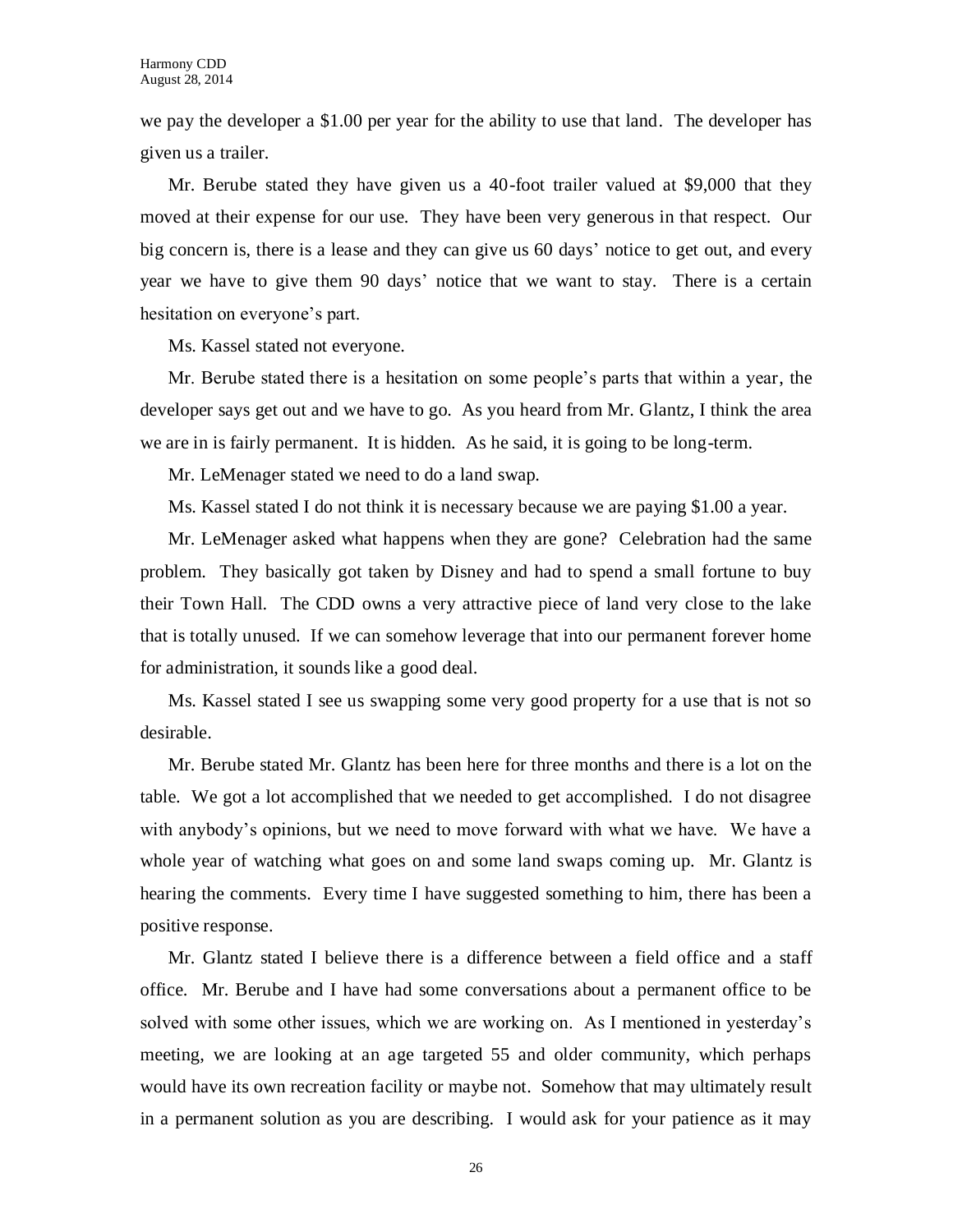take a couple of months for us to work out the terms with the builder who would be building this facility, such as what type of amenity they would need and where it would be located. Somehow out of all of that, you may have a permanent office for the District. The wheels are turning and they are turning in a positive way, not in a selfish way. In terms of a field office, I do not see anything in the future happening. As it relates to the language that Mr. Qualls referred to, that is normal and customary legalese.

Mr. Berube stated I am happy with it. I read the lease and there is just boilerplate language.

#### **B. Engineer**

Mr. Boyd stated the contractor is ready to start on the repaving work. What is the proper way you would like us to notice residents? I am working with the contractor on a detailed description of when he is going to start. It will be two days before you can drive on the alley. In the meantime, you will not be able to use your garage. We will write this up. I just did not know if you wanted us to use flyers or mail those to specific residents.

Mr. Berube asked are door hangers a possibility?

Ms. Kassel stated I suggest using door hangers and signs.

Mr. LeMenager stated signs at the entrances.

Mr. Boyd stated we will have the exact dates next week.

Mr. LeMenager stated there are only two entrances in and out. We have to give people a few days' notice.

Mr. Berube asked is it a two-week process once the work commences?

Mr. Boyd responded yes, two weeks.

#### **NINTH ORDER OF BUSINESS Supervisor Requests**

Ms. Kassel stated since it was brought up at the Town Hall meeting last night, I think it would not hurt to have someone from Osceola County emergency management services to come to a CDD meeting and go on the record talking to us and answering any questions about the gas pipeline. He could discuss what type of preparedness and information would be useful to the community regarding the gas pipeline. It resolves an issue that has been brewing for months and months and can perhaps put it to bed.

Mr. LeMenager stated I am not sure that the CDD is the appropriate venue.

Mr. Berube stated it should be the HROA.

Mr. LeMenager stated we can have a meeting.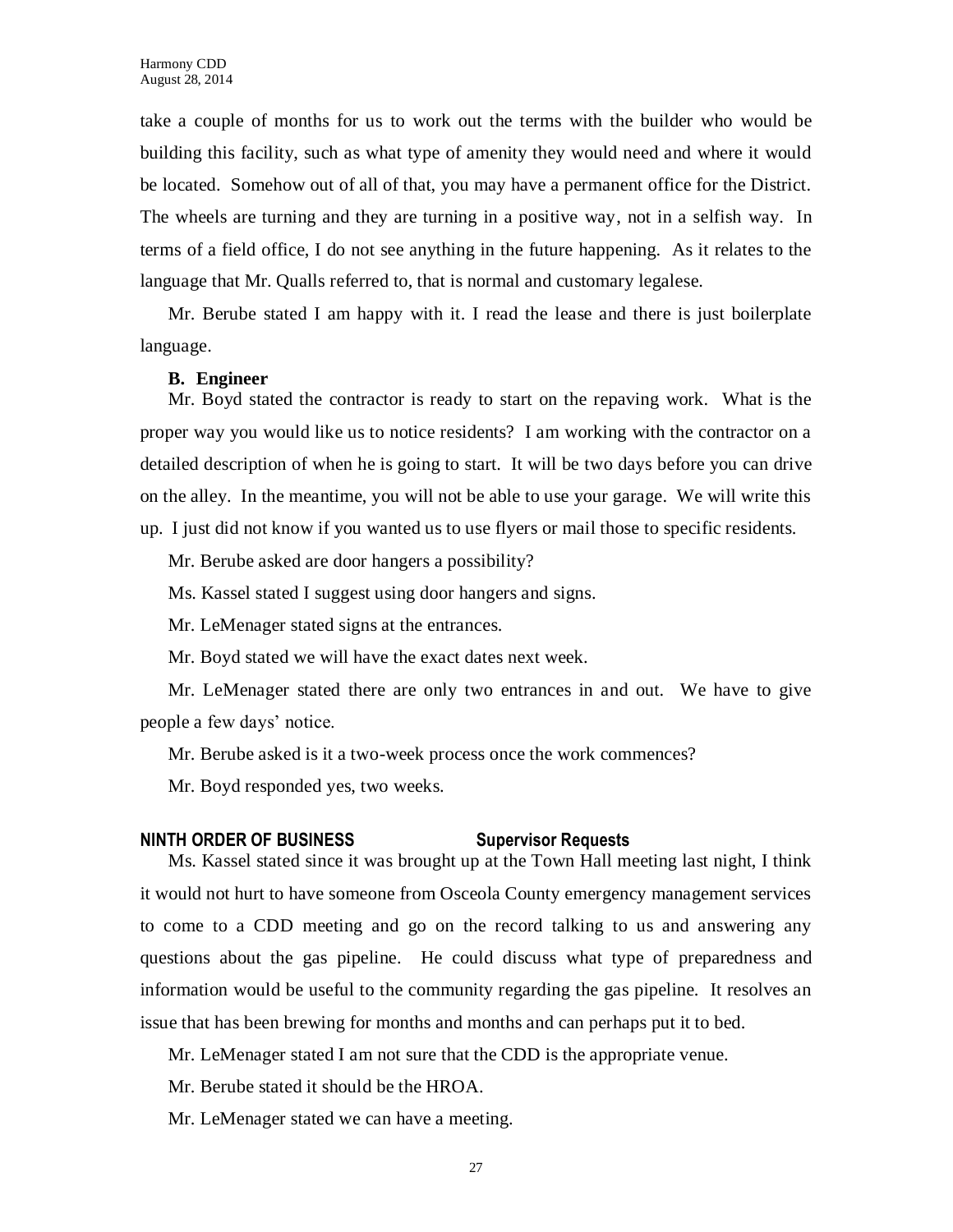Mr. Berube stated there is only one person in the entire community and a relative who are questioning this.

Ms. Kassel stated the reason for doing it at a CDD meeting is (1) to have a meeting that many residents are going to attend, and (2) there will also be a public record that people can refer to in the future on a public website. That is why I was suggesting it.

Mr. Farnsworth asked are the HROA records are not?

Ms. Kassel responded they do not have minutes like we have.

Mr. LeMenager stated they do not. I do want to correct you. Last night you said 5% is the most an HOA can go up a year. It is 15%.

Mr. Berube stated our HOA.

Mr. LeMenager stated all HOAs can go up 15%.

Mr. Berube stated but it is in our documents that the most they can go up is 5%.

Mr. LeMenager stated I did not know ours actually said that.

Mr. Berube asked Mr. Qualls, what do you think about the Supervisor's suggestion about bringing in emergency management services and having a discussion regarding the gas pipeline?

Ms. Kassel stated it is about community safety.

Mr. Qualls responded I really see this as a policy decision. I can argue either way. I think this is a public forum. My concern would be if it is at a CDD meeting, even if you made clear that this had nothing to do with the CDD, it would be associated that way in people's minds. You may be dealing with a lot of non-CDD matters. Every meeting I ever sat in naturally deal with a lot of non-CDD matters. I think it is a policy decision. I would defer to any expertise from Mr. Moyer or Mr. Glantz.

Mr. Glantz stated it could be a Town Hall meeting.

Ms. Kassel stated the only reason why I suggest this would be less helpful is that it is not on the public record. The discussion does not go on the public record for people to refer to later.

Mr. Farnsworth stated the person bringing it up makes a big deal about public record and being able to refer back to things.

Mr. Walls stated the question is, who really cares. We sit here long enough and deal with important matters, and we should not deal with something that is not important.

Mr. Farnsworth stated Ms. Kassel has a point. It is valid.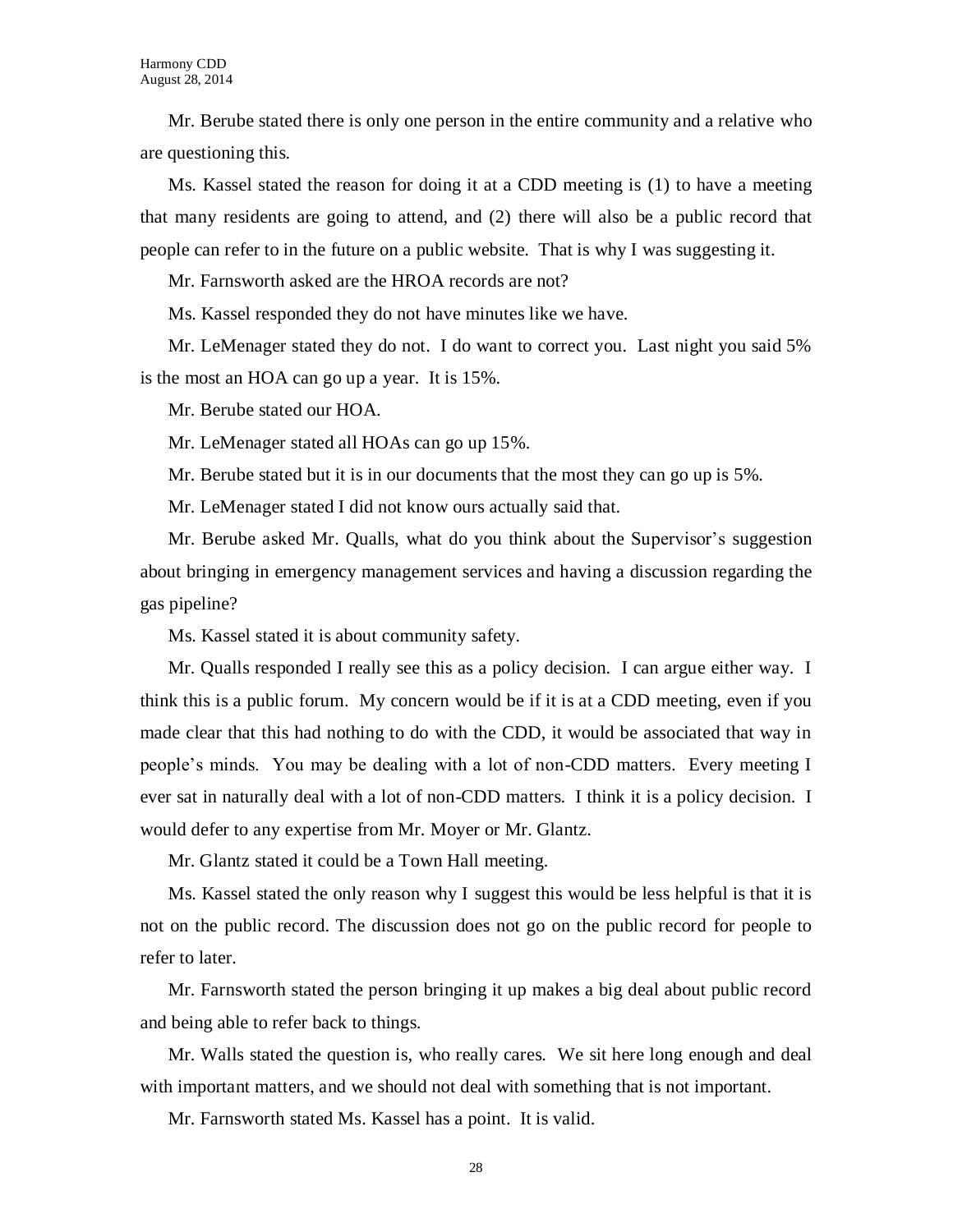Mr. Berube asked do you want to bring Osceola County in to discuss pipeline matters?

Mr. Farnsworth stated I am willing to but I would not say I want to, but yes.

Mr. LeMenager stated no.

Ms. Kassel responded yes. I brought this up as a courtesy. I could have just invited the Osceola County emergency services person here under Supervisors' requests and had him present. I can still do that. It is not a matter of being voted yes or no.

Mr. Berube stated I am just trying to get the feeling of the Board. I think it is inappropriate for this body and I will say no. If you want to exercise your rights to bring somebody in, feel free, but I would be much more comfortable bringing them to an HROA meeting and announcing to the residents that he is going to be here. It will probably draw in a larger crowd. If they do a Town Hall meeting like they did last night and offer refreshments, it will probably draw in another 100 to 150 people and have a much more effective presentation. That would be my suggestion.

Mr. Farnsworth stated I do not disagree with anything you said. I just want to reiterate that her main point was to get it on the record.

Ms. Kassel stated not only that. If you are going to have somebody like that come to a meeting and you are announcing it, then you are creating something of a concern where none may be warranted by announcing that emergency services is coming to a meeting to discuss the gas pipeline rather than just having it be part of a meeting.

Mr. LeMenager stated you can have just one item on a Town Hall meeting. Regardless of whether it is CDD, HOA, or a Town Hall meeting, it is just going to be one item on the agenda. I am curious, too.

Mr. Haskett stated being a former fire fighter, I believe the best person to explain the gas line is the gas line company. They come out to us all the time and explain to us where the gas lines are, how deep they are, how big they are, and any emergency precautions. They have plenty of representatives who would be happy to come out.

Mr. LeMenager stated we have had Toho Water Authority at these meetings. I would go for having the gas company come out. It is infrastructure.

Mr. Haskett stated it runs under your CDD's property.

Ms. Kassel stated that was my first inclination to have someone from the gas company pipeline. If you have people who are concerned about the pipeline as a safety